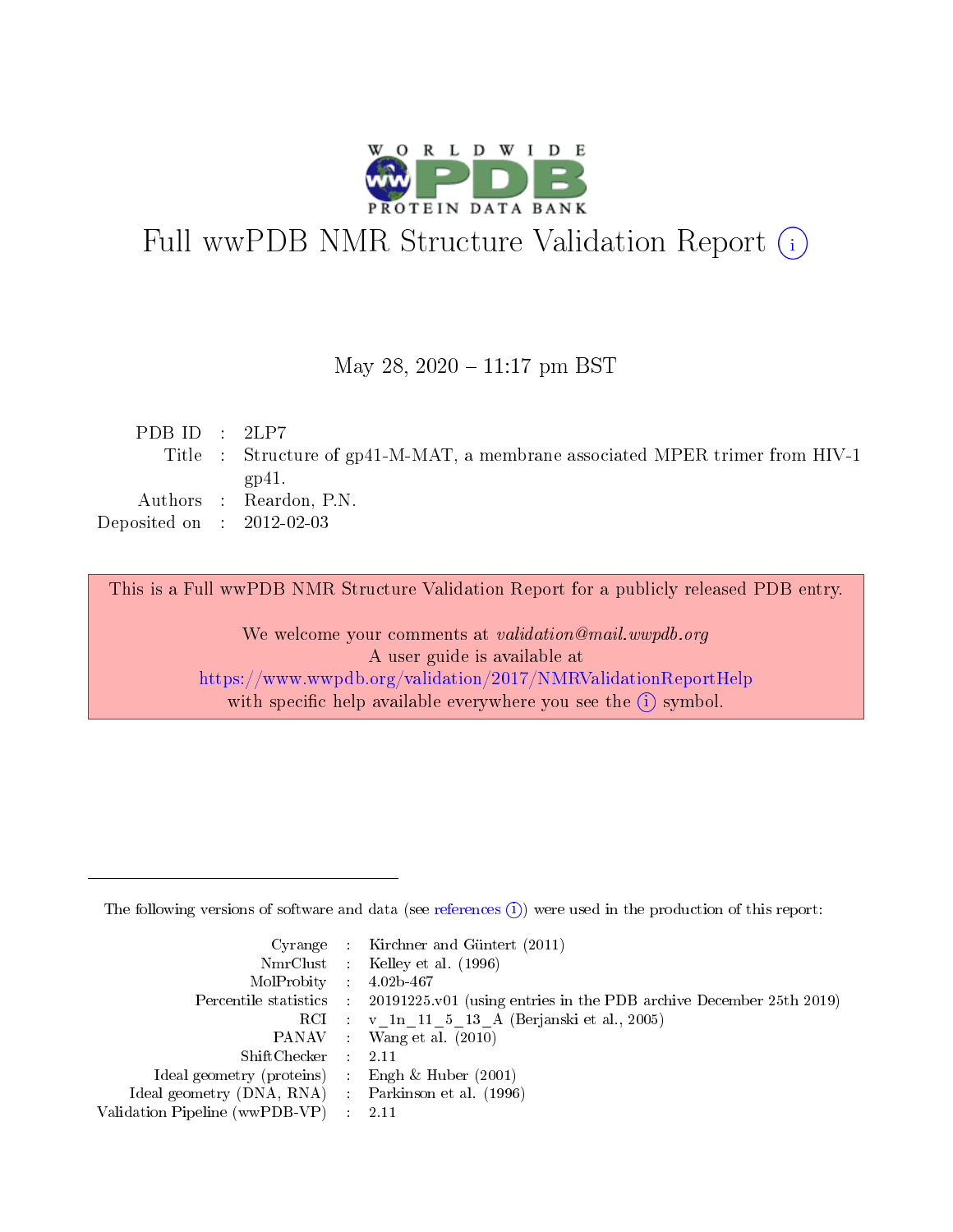# 1 [O](https://www.wwpdb.org/validation/2017/NMRValidationReportHelp#overall_quality)verall quality at a glance  $(i)$

The following experimental techniques were used to determine the structure: SOLUTION NMR

The overall completeness of chemical shifts assignment is 19%.

Percentile scores (ranging between 0-100) for global validation metrics of the entry are shown in the following graphic. The table shows the number of entries on which the scores are based.



| Metric.               | Whole archive<br>$(\#\mathrm{Entries})$ | NMR archive<br>$(\#Entries)$ |
|-----------------------|-----------------------------------------|------------------------------|
| Clashscore            | 158937                                  | 12864                        |
| Ramachandran outliers | 154571                                  | 11451                        |
| Sidechain outliers    | 154315                                  | 11428                        |

The table below summarises the geometric issues observed across the polymeric chains and their fit to the experimental data. The red, orange, yellow and green segments indicate the fraction of residues that contain outliers for  $>=3, 2, 1$  and 0 types of geometric quality criteria. A cyan segment indicates the fraction of residues that are not part of the well-defined cores, and a grey segment represents the fraction of residues that are not modelled. The numeric value for each fraction is indicated below the corresponding segment, with a dot representing fractions  $\epsilon = 5\%$ 

|  | $\boxed{\text{Mol}}$ Chain   Length | Quality of chain |                             |  |  |  |
|--|-------------------------------------|------------------|-----------------------------|--|--|--|
|  | 59                                  | 54%              | 42%<br>$\ddot{\phantom{a}}$ |  |  |  |
|  | 59                                  | 61%              | 37%                         |  |  |  |
|  | 59                                  | 56%              | 39%<br>5%                   |  |  |  |

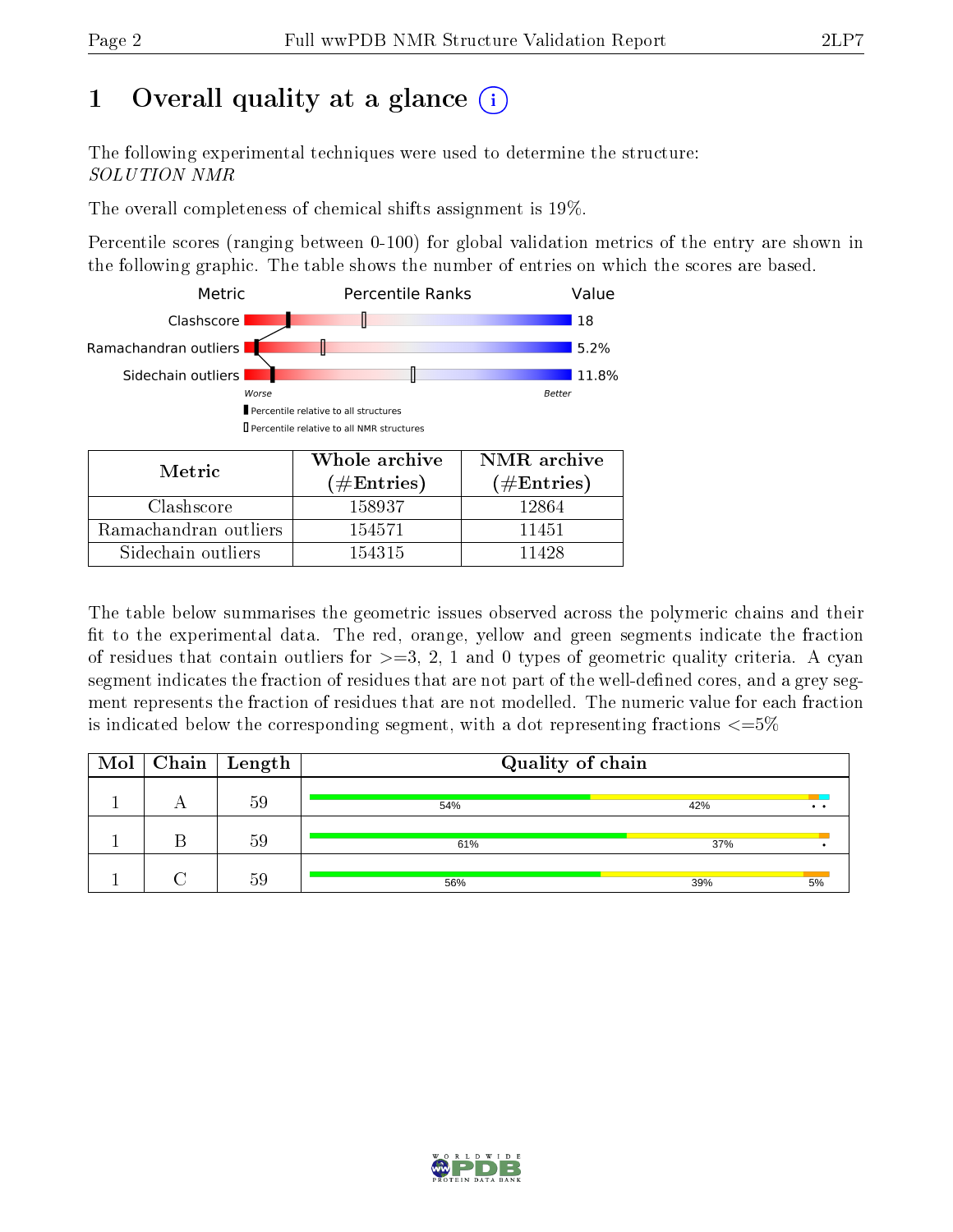# 2 Ensemble composition and analysis  $(i)$

This entry contains 11 models. Model 10 is the overall representative, medoid model (most similar to other models). The authors have identified model 1 as representative, based on the following criterion: lowest energy.

The following residues are included in the computation of the global validation metrics.

| Well-defined (core) protein residues |                                                                                 |      |    |  |  |  |  |
|--------------------------------------|---------------------------------------------------------------------------------|------|----|--|--|--|--|
|                                      | Backbone RMSD (A)   Medoid model  <br>Well-defined core   Residue range (total) |      |    |  |  |  |  |
|                                      | A:2-A:59, B:1-B:59, C:1-                                                        | 1.08 | 10 |  |  |  |  |
|                                      | C:59(176)                                                                       |      |    |  |  |  |  |

Ill-defined regions of proteins are excluded from the global statistics.

Ligands and non-protein polymers are included in the analysis.

NmrClust was unable to cluster the ensemble.

Error message: Inconsistent models

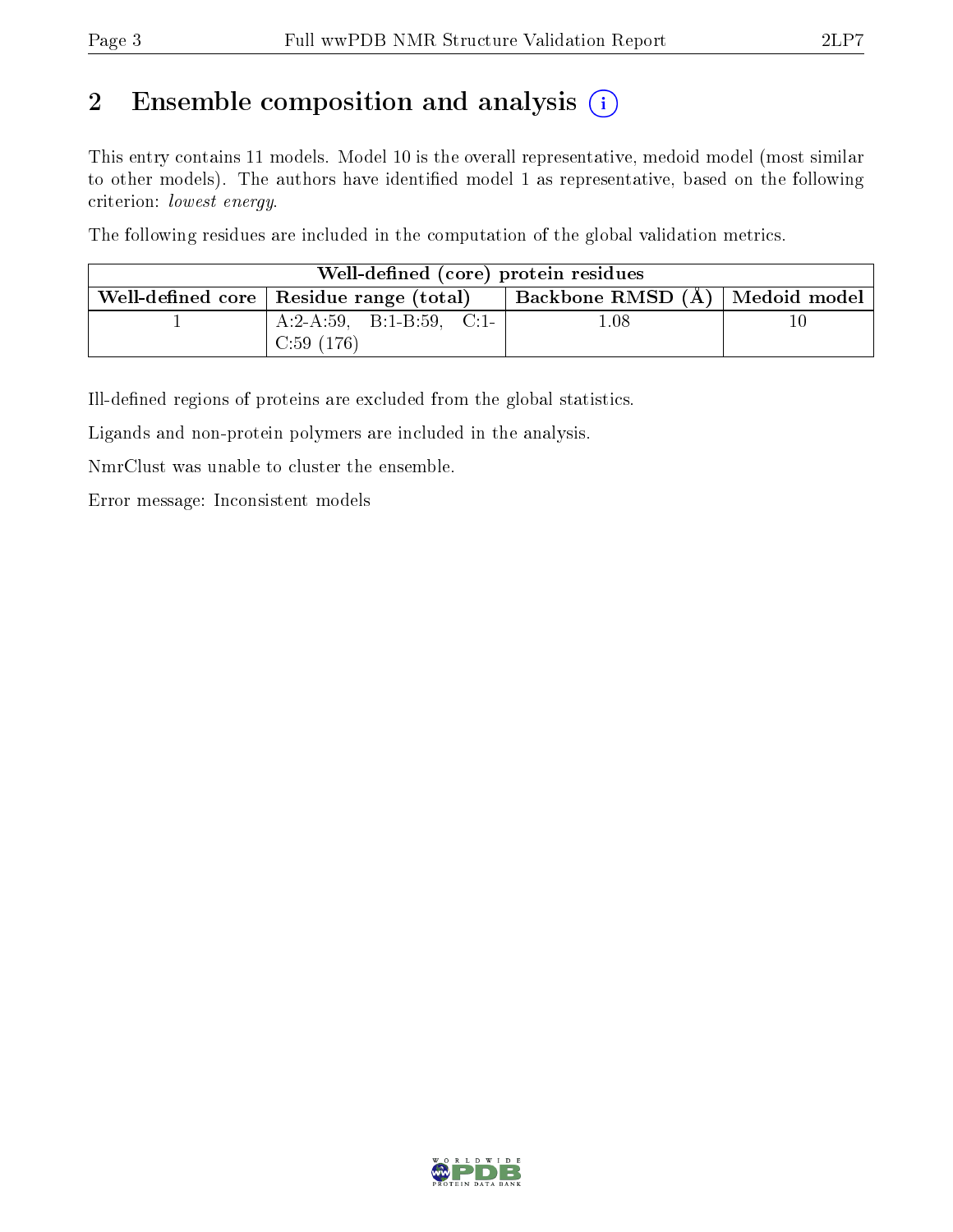# 3 Entry composition (i)

There is only 1 type of molecule in this entry. The entry contains 2913 atoms, of which 1413 are hydrogens and 0 are deuteriums.

|   | Mol   Chain   Residues |             |     | Atoms         |             | Trace |
|---|------------------------|-------------|-----|---------------|-------------|-------|
|   | 59                     | Total C H N |     |               |             |       |
|   |                        | 971         |     | 329 471       | - 80 - 91   |       |
| B |                        | Total C H N |     |               |             |       |
|   | 59                     | 971         |     | 329 471 80 91 |             |       |
|   |                        | Total C H   |     |               | $\mathbb N$ |       |
|   | 59                     | 971         | 329 | 471           | -80         |       |

Molecule 1 is a protein called Envelope glycoprotein.

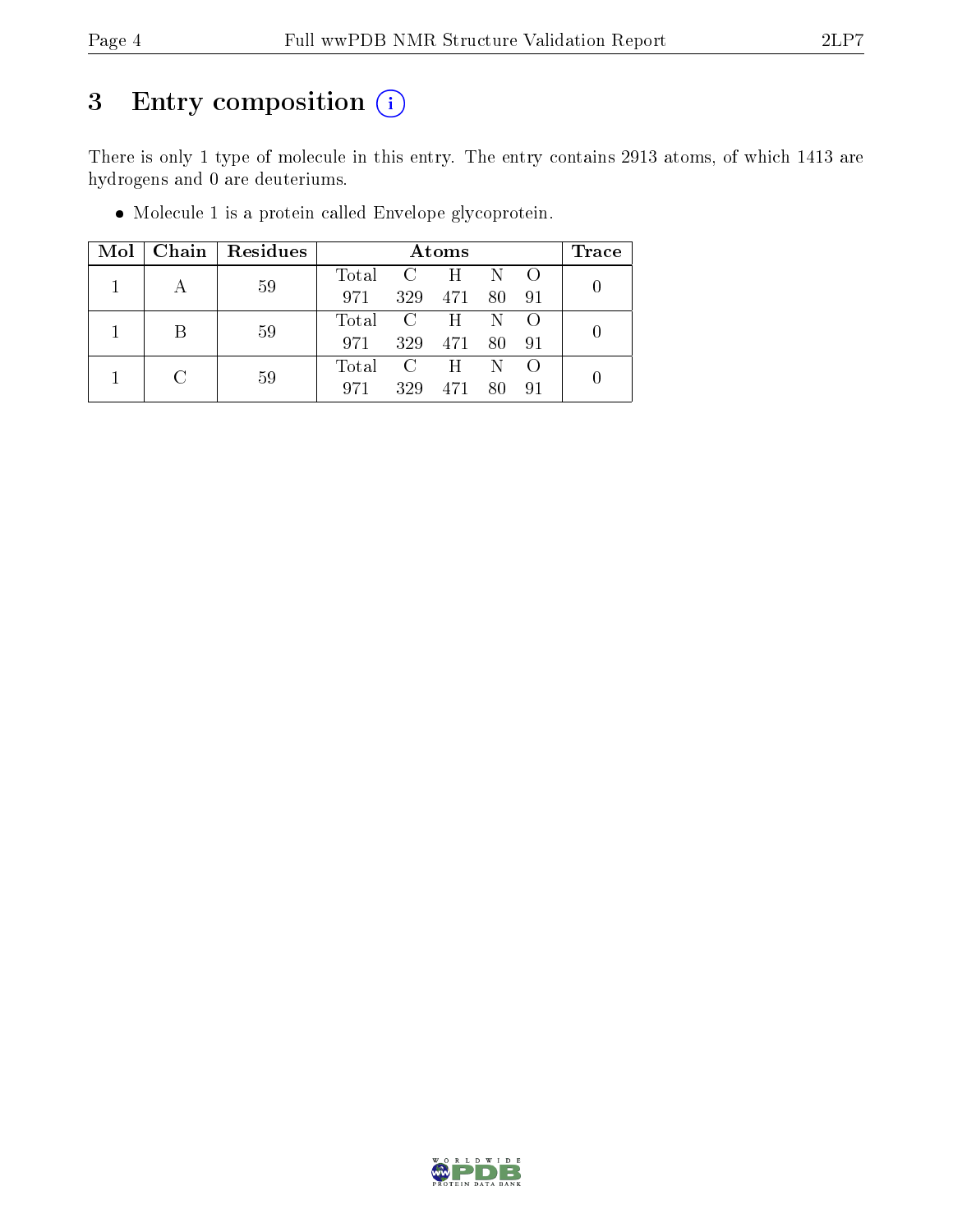# 4 Residue-property plots  $\binom{1}{1}$

## <span id="page-4-0"></span>4.1 Average score per residue in the NMR ensemble

These plots are provided for all protein, RNA and DNA chains in the entry. The first graphic is the same as shown in the summary in section 1 of this report. The second graphic shows the sequence where residues are colour-coded according to the number of geometric quality criteria for which they contain at least one outlier: green  $= 0$ , yellow  $= 1$ , orange  $= 2$  and red  $= 3$  or more. Stretches of 2 or more consecutive residues without any outliers are shown as green connectors. Residues which are classified as ill-defined in the NMR ensemble, are shown in cyan with an underline colour-coded according to the previous scheme. Residues which were present in the experimental sample, but not modelled in the final structure are shown in grey.

• Molecule 1: Envelope glycoprotein



## 4.2 Scores per residue for each member of the ensemble

Colouring as in section [4.1](#page-4-0) above.

#### 4.2.1 Score per residue for model 1



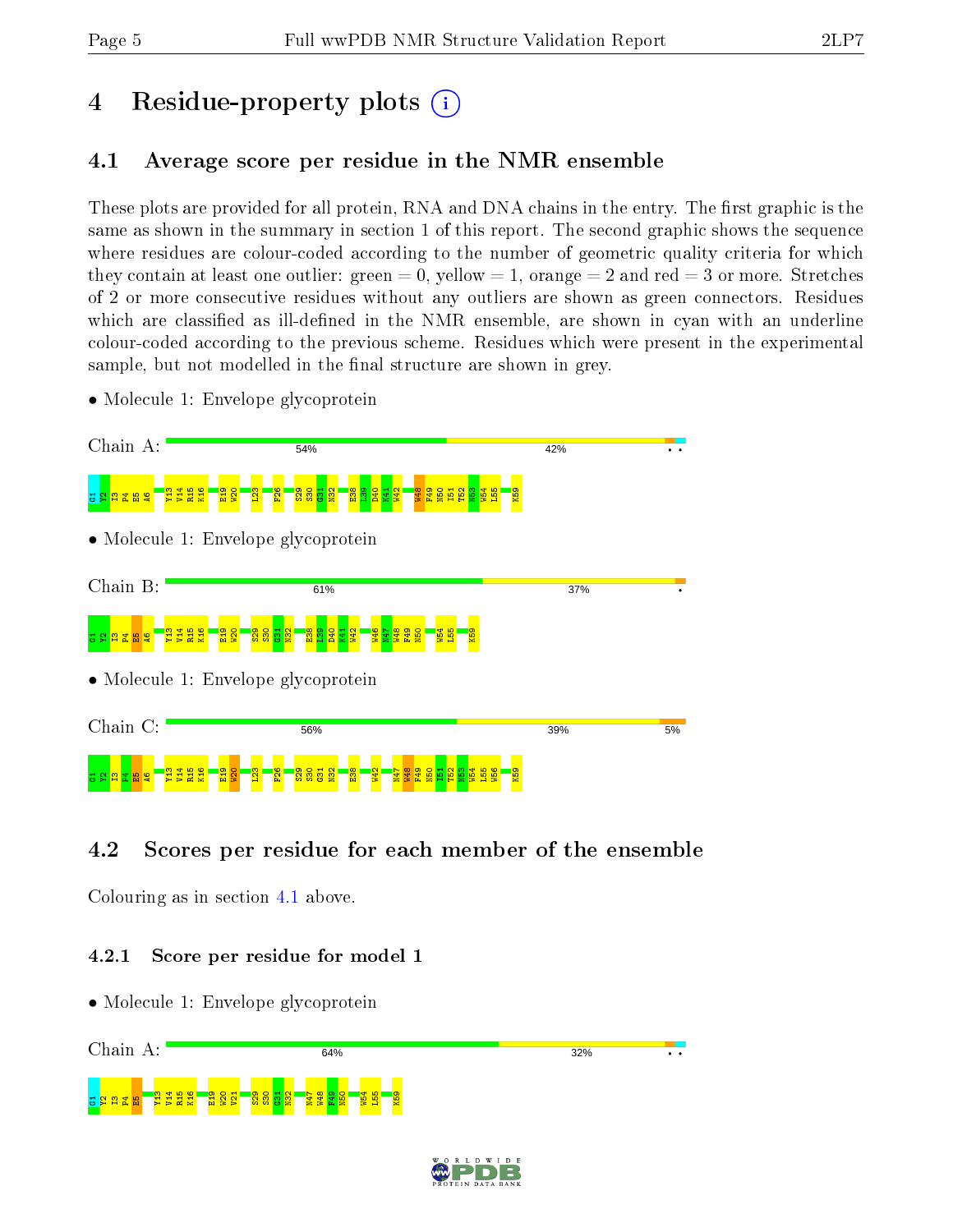Chain B:

5%

5%

34%

• Molecule 1: Envelope glycoprotein Chain B: 71% 20%  $R\%$ G1P4E5A6V14 W54 L55 R15 K16  $\frac{1}{2}$ W20  $\frac{2}{2}$  $\frac{1}{2}$ W46 N47 W48  $\frac{1}{2}$ N50 K59 • Molecule 1: Envelope glycoprotein Chain C: 61% 31% 7% Y13  $\frac{14}{14}$ R15  $\frac{80}{25}$  $\frac{5}{10}$  $\frac{8}{3}$  $\frac{2}{5}$  $\frac{1}{2}$  $\frac{8}{3}$  $\frac{8}{2}$  $\frac{8}{2}$  $\frac{5}{2}$  $\frac{32}{2}$ N47 W48 F49  $\frac{1}{2}$  $\overline{5}$ T52  $\frac{3}{2}$ W54 L55  $\frac{1}{2}$ K59  $\mathbb{Z}$   $\mathbb{Z}$ 4.2.2 Score per residue for model 2 • Molecule 1: Envelope glycoprotein Chain A: 58% 32% 8%  $\frac{14}{14}$  $\frac{15}{2}$  $\frac{1}{2}$  $\frac{8}{5}$ <mark>ទ្ទីខ្លីខ្លីខ្លី</mark>  $\frac{8}{2}$  $\frac{23}{2}$  $\frac{8}{2}$  $\frac{14}{14}$ W42 W46 N47  $\frac{1}{2}$ F49  $\frac{50}{2}$  $\overline{5}$ T52  $\frac{3}{2}$  $54$  $\frac{155}{2}$  $\frac{63}{2}$ <mark>ទ ន</mark> ដ ង • Molecule 1: Envelope glycoprotein Chain B: 61% 34%  $\mathtt{g}$   $\mathbb{F}$   $\mathtt{g}$  as  $\mathbb{F}$   $\mathtt{g}$   $\mathtt{g}$   $\mathtt{g}$ R15 K16 E19  $\frac{1}{2}$  $\overline{\mathbf{z}}$  $\frac{8}{12}$  $\frac{529}{2}$  $\frac{8}{25}$  $\frac{2}{2}$  $\frac{8}{2}$  $\frac{8}{2}$  $\frac{1}{2}$  $\frac{29}{42}$ W48  $\frac{1}{2}$  $\frac{1}{2}$  $\frac{4}{5}$  $\frac{55}{2}$  $\frac{8}{3}$  $\frac{1}{2}$ K41  $\overline{5}$ • Molecule 1: Envelope glycoprotein Chain C: 56% 34% 8%  $\frac{14}{14}$ W54 Y13 R15 K16 E19  $\frac{1}{2}$  $\frac{1}{2}$  $\frac{22}{2}$  $\frac{8}{22}$  $\frac{8}{20}$  $\frac{5}{15}$  $\frac{32}{2}$  $\frac{3}{2}$  $\frac{8}{2}$  $\frac{8}{2}$ D40  $\frac{1}{2}$ W42 N47  $\frac{48}{1}$ 해  $\frac{1}{2}$ I51 T52  $\frac{3}{2}$  $\frac{155}{155}$ K59  $5^{\circ}$  $\overline{\mathbf{g}}$  . 4.2.3 Score per residue for model 3 • Molecule 1: Envelope glycoprotein Chain A: 64% 32% g <mark>– 8 – 8 – 8</mark> –  $\mathbf{S}$  $\frac{26}{5}$  $\frac{30}{2}$  $\frac{5}{2}$  $\frac{8}{2}$  $\frac{33}{2}$  $\frac{8}{2}$  $\frac{8}{2}$ D40  $\frac{11}{2}$ W42 N47 W48 F49 N50 I51 T52  $\frac{3}{2}$  $54$  $\frac{155}{15}$ K59 • Molecule 1: Envelope glycoprotein

61%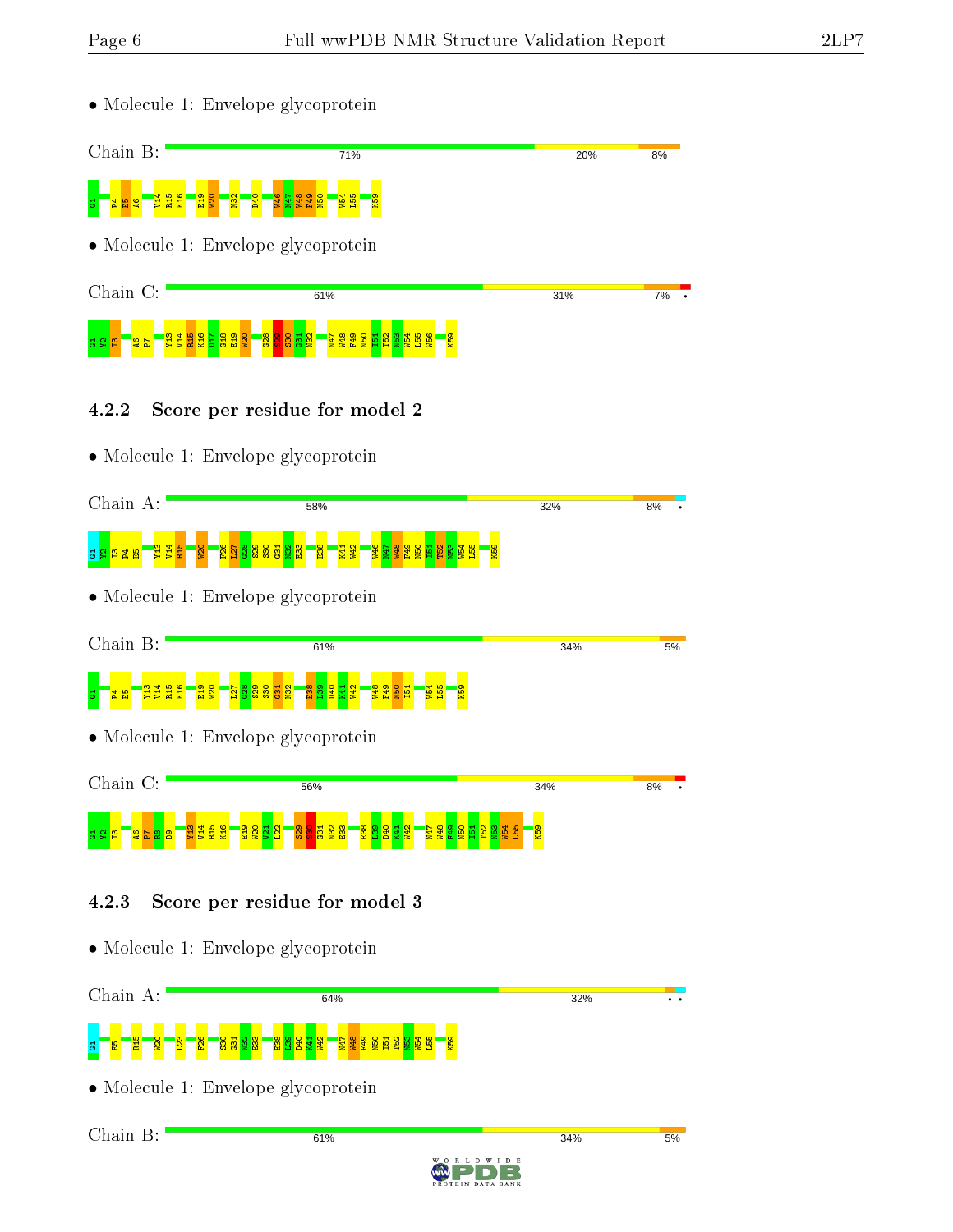# <mark>ទនជីនី គ្នាង</mark>

• Molecule 1: Envelope glycoprotein



## 4.2.4 Score per residue for model 4

• Molecule 1: Envelope glycoprotein



## 4.2.5 Score per residue for model 5

• Molecule 1: Envelope glycoprotein





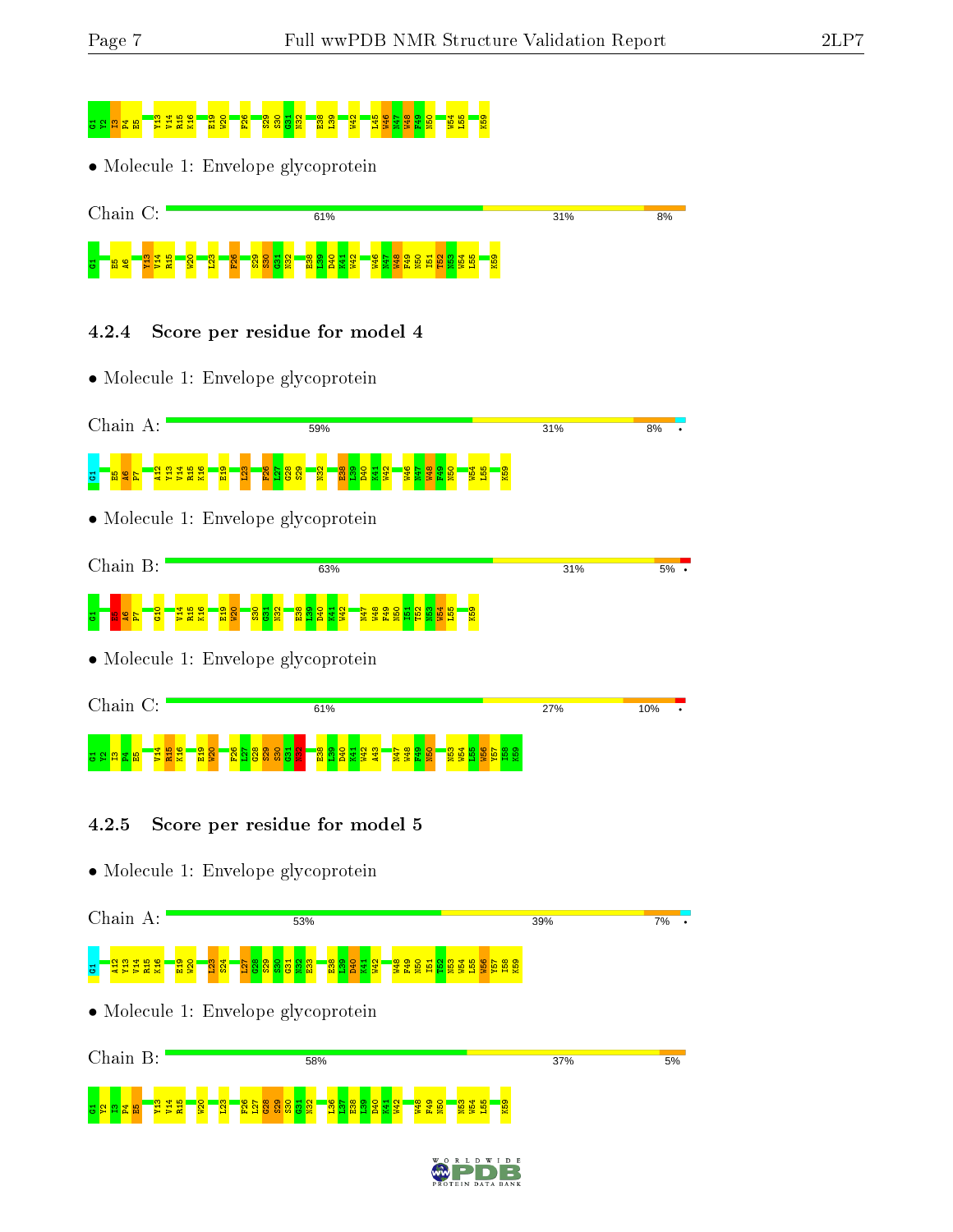• Molecule 1: Envelope glycoprotein



## 4.2.6 Score per residue for model 6

• Molecule 1: Envelope glycoprotein



## 4.2.7 Score per residue for model 7

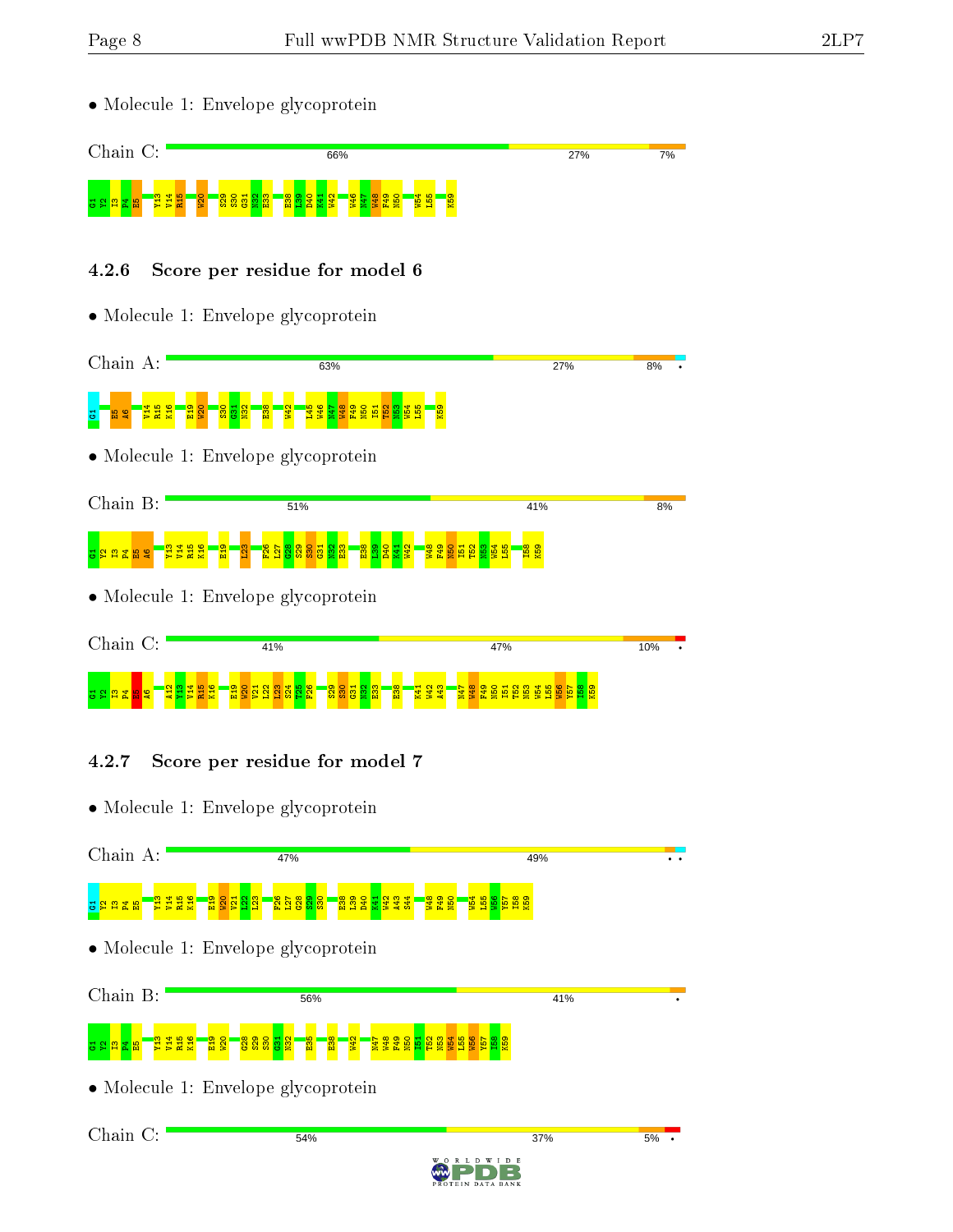# 5 S25 F52 F52 F52 F52 F52 S20 S30 S30 S20 E38 W54 F52 S30 S30 F52 W54 F52 W54 L55 E39 W54 L52 N53 W54 L55 E39

## 4.2.8 Score per residue for model 8



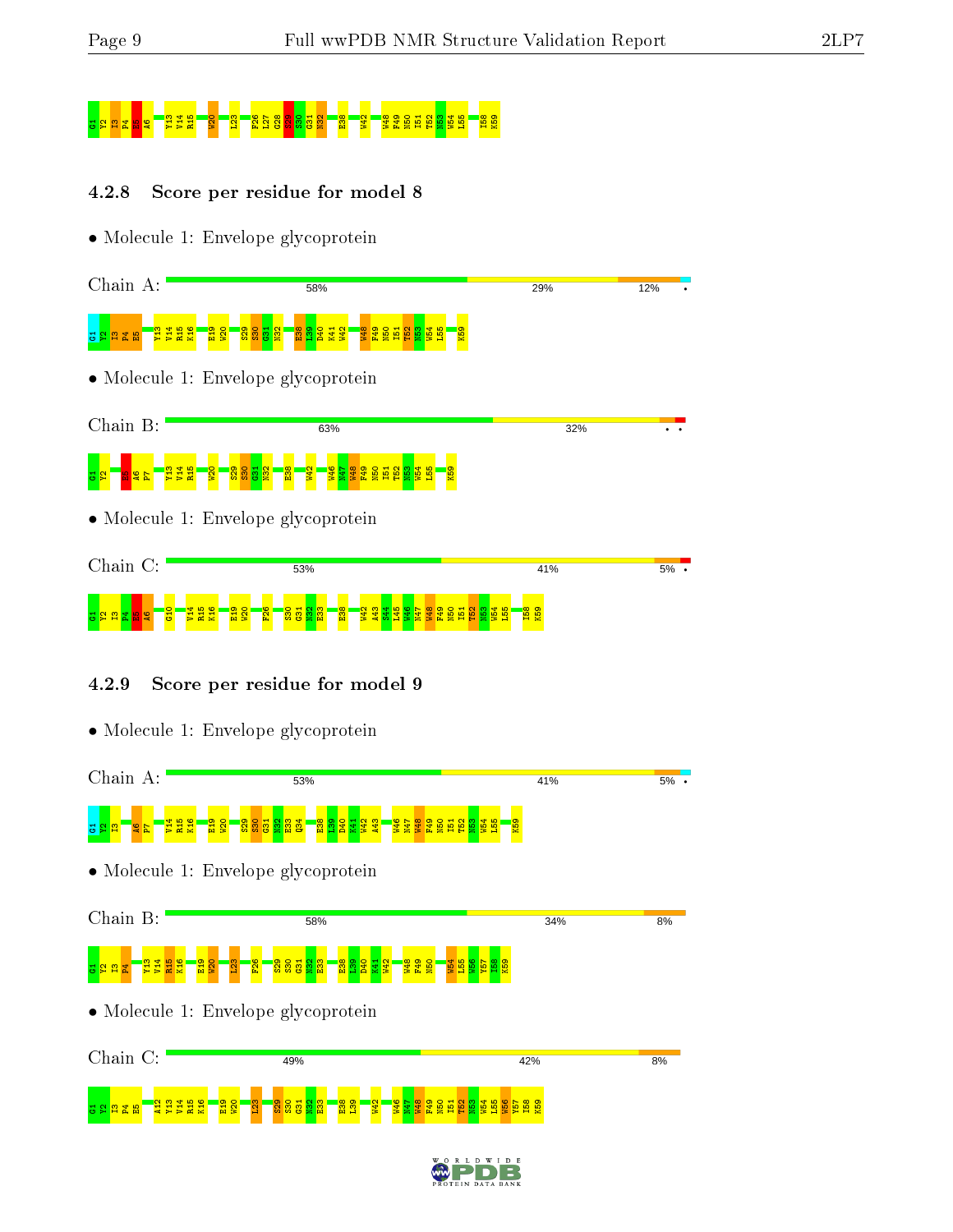## 4.2.10 Score per residue for model 10 (medoid)

• Molecule 1: Envelope glycoprotein

| Chain A:                                                                  | 63%                                                                                                                                                                         | 29% | 5% |
|---------------------------------------------------------------------------|-----------------------------------------------------------------------------------------------------------------------------------------------------------------------------|-----|----|
| <b>PERET</b><br><u> 보통 중</u>                                              | <mark>ីខ្លួ ង្អ ឌ្ល ឌ្ល ឌ្ល ឌ្ល </mark><br>$\frac{12}{12}$<br><mark>음을</mark><br><mark>발몰 않을</mark><br>K59                                                                  |     |    |
|                                                                           | • Molecule 1: Envelope glycoprotein                                                                                                                                         |     |    |
| Chain B:                                                                  | 61%                                                                                                                                                                         | 34% | 5% |
| <mark>ទ្ធិដី និងទី ដី</mark><br>និង និង <mark>និង</mark><br>$\frac{1}{2}$ | <mark>ិន្តនីធ្នូ ខ្លួ នូ</mark> នី <mark>ន</mark> ិ<br><b>1410</b><br>1417<br><b>65z1</b><br><mark>9日</mark><br>155<br><b>QH</b><br><b>Ogil</b><br><mark>6g</mark>          |     |    |
|                                                                           | • Molecule 1: Envelope glycoprotein                                                                                                                                         |     |    |
| Chain C:                                                                  | 66%                                                                                                                                                                         | 29% | 5% |
| R <sub>15</sub><br>K <sub>16</sub><br>E<br>$\frac{14}{2}$<br>홅<br>≌       | E <sub>19</sub><br><b>S</b><br>S <sub>30</sub><br>$\frac{3}{2}$<br>E <sub>38</sub><br>K59<br><b>GFM</b><br><b>N50</b><br>54<br><u>sa</u><br><b>95</b><br><b>BT 4</b><br>N47 |     |    |

#### 4.2.11 Score per residue for model 11

• Molecule 1: Envelope glycoprotein

 $\Xi$   $\Box$   $\Xi$   $\Xi$   $\Xi$   $\Xi$   $\Xi$ 

 $\frac{1}{2}$  $\frac{2}{2}$  $\frac{8}{2}$ L45  $\frac{98}{25}$ P49<br>F48<br>P49<br>P49

| Chain A:           | 58%                                                                                                                                                | 34% | 7% |
|--------------------|----------------------------------------------------------------------------------------------------------------------------------------------------|-----|----|
|                    |                                                                                                                                                    |     |    |
| <b>EREE</b>        | <mark>ឌីន</mark> ្ទ<br><mark>ន្លួន ន</mark> ្ទ<br>$\frac{8}{12}$<br><mark>알</mark><br>L <mark>종 물 동 동 동 동 동 동</mark> 동 <mark>동</mark><br><b>Rg</b> |     |    |
|                    | $\bullet$ Molecule 1: Envelope glycoprotein                                                                                                        |     |    |
| Chain B:           |                                                                                                                                                    |     |    |
|                    | 68%                                                                                                                                                | 29% |    |
| <u>급 알 압 굽 떫 옇</u> | <b>PER</b><br>RES<br><b>P.25</b><br><mark>ន្លិន្លី ឆ្លង</mark><br><mark>98885</mark><br><b>N54</b><br>L55<br>K <sub>59</sub>                       |     |    |
|                    | $\bullet$ Molecule 1: Envelope glycoprotein                                                                                                        |     |    |
| Chain C:           | 73%                                                                                                                                                | 20% | 7% |
|                    |                                                                                                                                                    |     |    |

 $\frac{4}{5}$  $\frac{155}{2}$ I58 K59

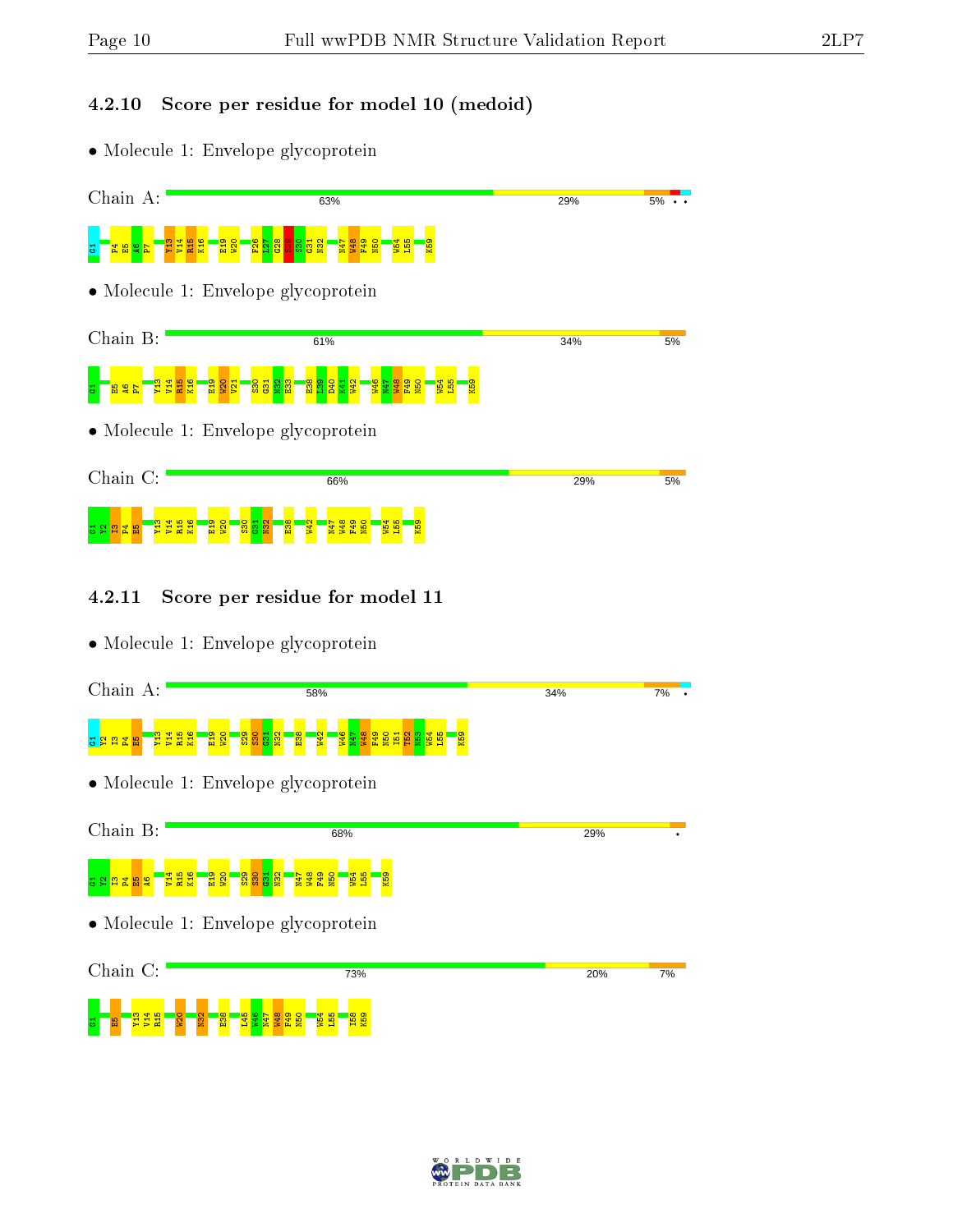## 5 Refinement protocol and experimental data overview  $\binom{1}{k}$

The models were refined using the following method: *simulated annealing*.

Of the 400 calculated structures, 11 were deposited, based on the following criterion: structures with the least restraint violations.

The following table shows the software used for structure solution, optimisation and refinement.

| Software name   Classification |                    | <b>Version</b> |
|--------------------------------|--------------------|----------------|
| - X-PLOR NIH                   | structure solution |                |
| - X-PLOR-NIH                   | refinement         |                |

The following table shows chemical shift validation statistics as aggregates over all chemical shift files. Detailed validation can be found in section [7](#page-22-0) of this report.

| Chemical shift file(s)                       | input cs.cif |
|----------------------------------------------|--------------|
| Number of chemical shift lists               |              |
| Total number of shifts                       | 485          |
| Number of shifts mapped to atoms             | 485          |
| Number of unparsed shifts                    |              |
| Number of shifts with mapping errors         |              |
| Number of shifts with mapping warnings       |              |
| Assignment completeness (well-defined parts) | $10\%$       |

No validations of the models with respect to experimental NMR restraints is performed at this time.

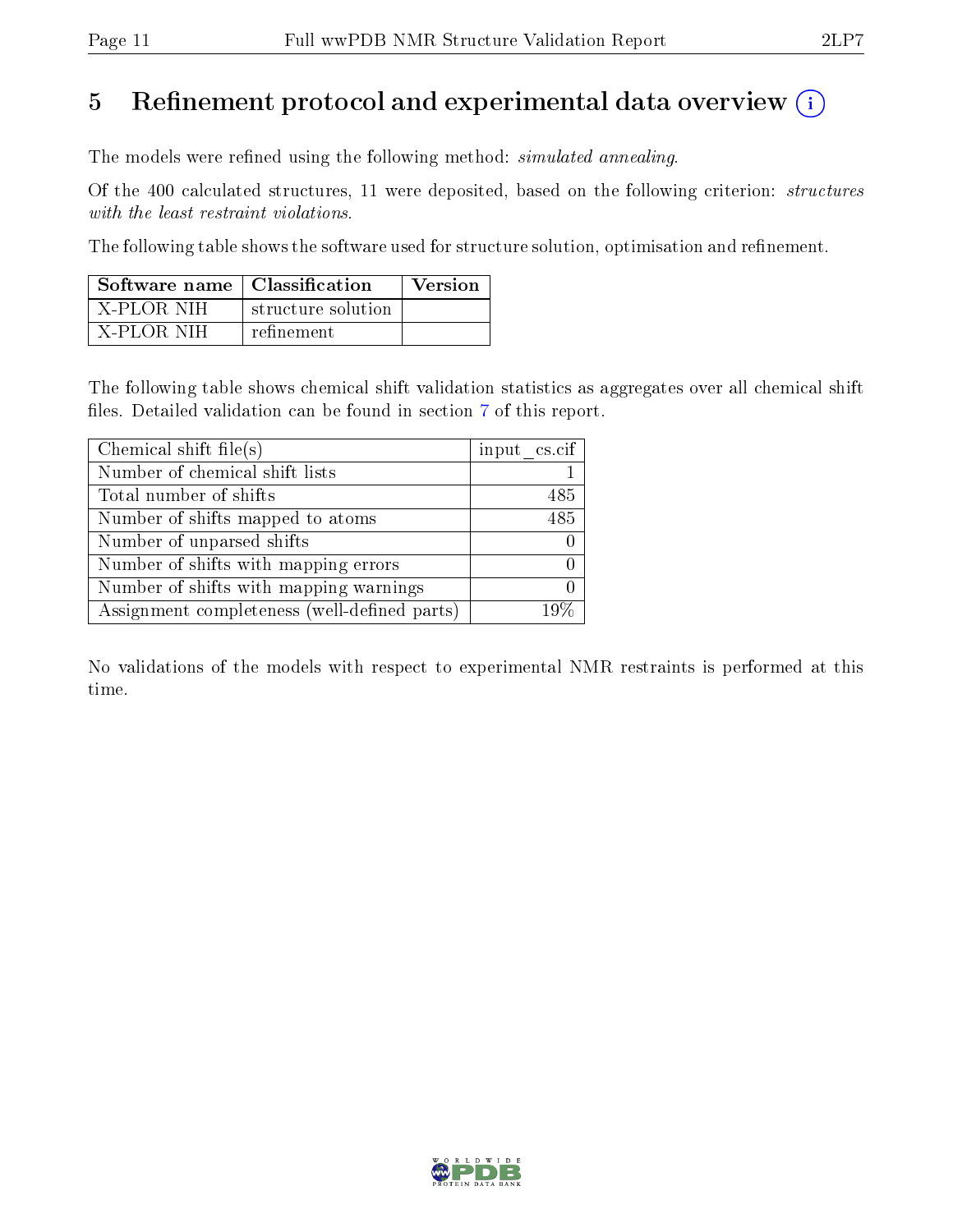# 6 Model quality  $(i)$

## 6.1 Standard geometry  $(i)$

There are no covalent bond-length or bond-angle outliers.

There are no bond-length outliers.

There are no bond-angle outliers.

There are no chirality outliers.

There are no planarity outliers.

## 6.2 Too-close contacts (i)

In the following table, the Non-H and H(model) columns list the number of non-hydrogen atoms and hydrogen atoms in each chain respectively. The H(added) column lists the number of hydrogen atoms added and optimized by MolProbity. The Clashes column lists the number of clashes averaged over the ensemble.

| Mol | Chain | $\bf Non-H$ | H (model) | H(added) | <b>Clashes</b> |
|-----|-------|-------------|-----------|----------|----------------|
|     |       | 496         | 466       | 466      | $18+4$         |
|     |       | 500         | 471       | 471      | $18\pm3$       |
|     |       | 500         | 471       | 471      | $20\pm 6$      |
| 4 H | ΔH    | 16456       | 15488     | 15488    | 579            |

The all-atom clashscore is defined as the number of clashes found per 1000 atoms (including hydrogen atoms). The all-atom clashscore for this structure is 18.

 $\begin{array}{|c|c|c|c|}\hline \text{Atom-1} & \text{Atom-2} & \text{Clash}(\text{\AA}) & \text{Distance}(\text{\AA}) & \text{Worst} & \text{Total} \end{array}$ Worst  $1:\text{C}:23:\text{LEU}:H\text{D}23 \begin{array}{|l} \text{1}:C:23:\text{LEU}:H \end{array} \begin{array}{|l} \text{1}:0.82 \end{array} \begin{array}{|l} \text{1}:34 \end{array} \begin{array}{|l} \text{1}:34 \end{array} \begin{array}{|l} \text{9} \end{array} \begin{array}{|l} \text{1}:1.34 \end{array}$ 1:A:23:LEU:HD23 1:A:24:SER:N 0.79 1.92 5 1 1:C:23:LEU:H | 1:C:23:LEU:HD23 | 0.69 | 1.47 | 6 | 1 1:C:3:ILE:H | 1:C:3:ILE:HD12 | 0.66 | 1.49 | 10 | 1 1:A:23:LEU:H | 1:A:23:LEU:HD23 | 0.65 | 1.51 | 4 | 1 1:A:15:ARG:NH2 1:C:3:ILE:HG21 0.65 2.07 5 1 1:B:14:VAL:HG12 | 1:B:21:VAL:O | 0.64 | 1.92 | 10 | 1 1:A:23:LEU:HD23 | 1:A:24:SER:H | 0.61 | 1.54 | 5 | 1 1:C:12:ALA:O | 1:C:22:LEU:HD12 | 0.59 | 1.96 | 6 | 1 1:A:3:ILE:N | 1:A:4:PRO:CD | 0.59 | 2.65 | 8 | 4 1:C:14:VAL:HG22 1:C:15:ARG:H 0.59 1.57 1 1 1:C:58:ILE:HG22 1:C:58:ILE:O 0.59 1.98 8 2

All unique clashes are listed below, sorted by their clash magnitude.

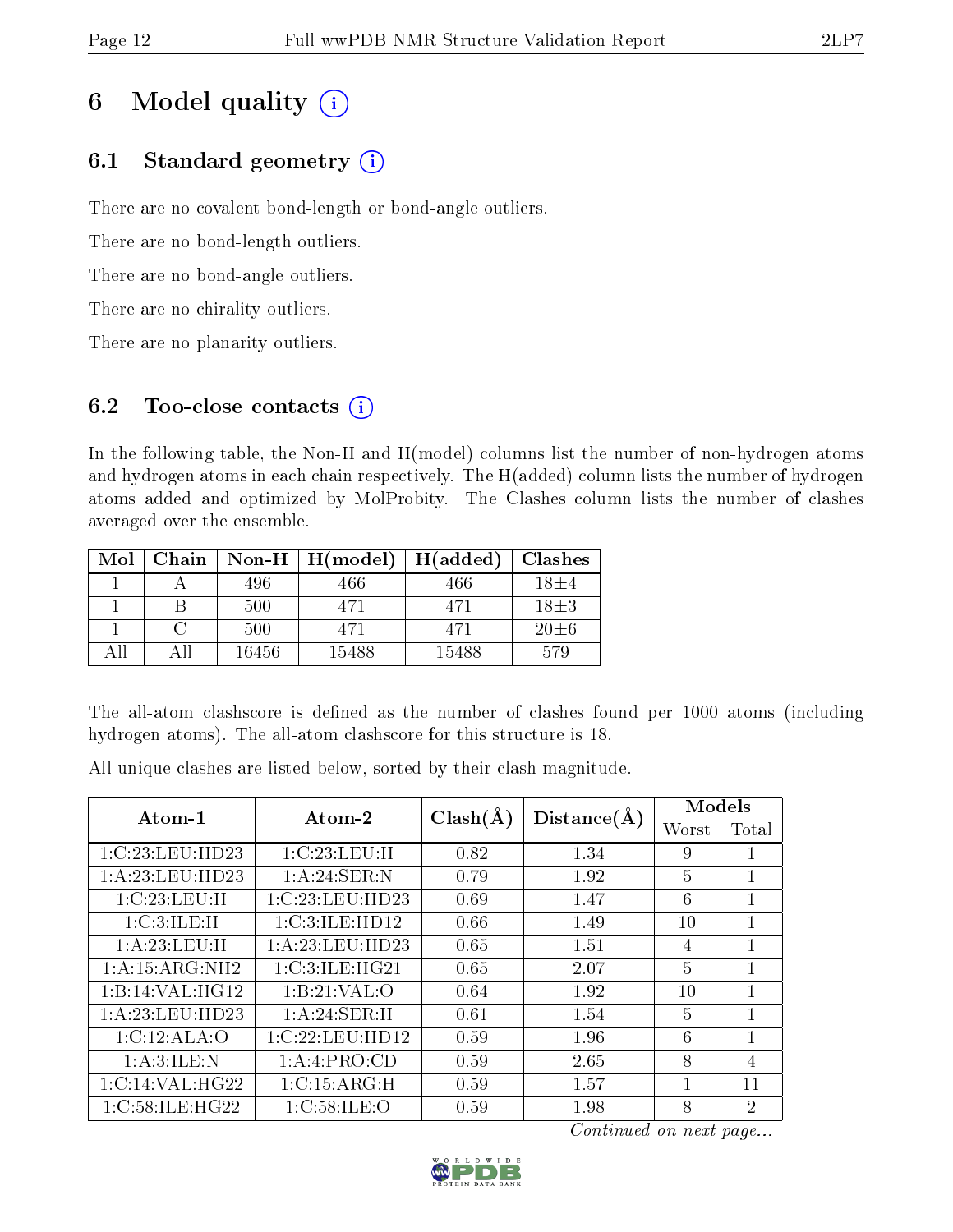| Continual from previous page |                  |              |             | Models           |                 |
|------------------------------|------------------|--------------|-------------|------------------|-----------------|
| Atom-1                       | Atom-2           | $Clash(\AA)$ | Distance(A) | Worst            | Total           |
| 1:B:14:VAL:HG22              | 1:B:15:ARG:H     | 0.59         | 1.55        | 6                | 10              |
| 1: B:50: ASN:O               | 1:B:54:TRP:CD1   | 0.58         | 2.56        | 9                | 11              |
| 1:A:14:VAL:HG22              | 1: A:15: ARG: N  | 0.58         | 2.14        | 10               | $9\phantom{.}$  |
| 1:C:14:VAL:HG22              | 1:C:15:ARG:N     | 0.58         | 2.14        | 10               | 11              |
| 1: B:58: ILE: O              | 1:B:58:ILE:HG22  | 0.58         | 1.99        | 6                | $\mathbf{1}$    |
| 1:B:14:VAL:HG22              | 1:B:15:ARG:N     | 0.58         | 2.13        | $\mathbf{1}$     | 11              |
| 1: A:23:LEU:HD23             | 1: A:23:LEU:N    | 0.58         | 2.14        | $\overline{7}$   | $\overline{2}$  |
| 1: A:58: ILE: O              | 1:A:58:ILE:HG22  | 0.57         | 1.99        | $\bf 5$          | $\overline{1}$  |
| 1:B:23:LEU:HD23              | 1:B:23:LEU:N     | 0.57         | 2.14        | $\overline{5}$   | $\overline{1}$  |
| $1:B:3:ILE:HG22$             | 1:B:3:ILE:O      | 0.57         | 1.99        | 11               | $\sqrt{2}$      |
| 1:A:3:ILE:HG23               | 1: A:3: ILE: O   | 0.56         | 1.99        | $\overline{9}$   | $\mathbf{1}$    |
| 1:A:14:VAL:HG22              | 1: A:15: ARG:H   | 0.56         | 1.59        | 10               | $\overline{9}$  |
| 1:C:50:ASN:O                 | 1:C:54:TRP:CD1   | 0.55         | 2.59        | $\overline{2}$   | 11              |
| 1:C:47:ASN:ND2               | 1:C:50:ASN:ND2   | 0.55         | 2.55        | $\sqrt{2}$       | $\mathbf{1}$    |
| 1:C:15:ARG:NH1               | 1:C:18:GLY:H     | 0.55         | 2.00        | $\mathbf{1}$     | $\mathbf{1}$    |
| 1: A:56:TRP:CD1              | 1: A:57:TYR:N    | 0.55         | 2.75        | $\bf 5$          | $\mathbf{1}$    |
| $1:C:56$ : TRP: CD1          | 1:C:57:TYR:N     | 0.54         | 2.75        | $\overline{9}$   | $\overline{3}$  |
| 1: A:5: GLU:O                | 1: A:6: ALA: HB2 | 0.54         | 2.03        | $\overline{4}$   | $\overline{2}$  |
| 1:A:6:ALA:H                  | 1:A:7:PRO:CD     | 0.54         | 2.14        | $\boldsymbol{9}$ | $\mathbf{1}$    |
| 1: A: 15: ARG: NH2           | 1:C:6:ALA:HB2    | 0.54         | 2.18        | $\overline{7}$   | $\mathbf{1}$    |
| 1:A:15:ARG:HH11              | 1:B:15:ARG:NH1   | 0.54         | 1.99        | $\overline{3}$   | $\mathbf{1}$    |
| 1:B:20:TRP:N                 | 1:B:20:TRP:CD1   | 0.54         | 2.76        | $\overline{1}$   | $\overline{2}$  |
| 1:B:15:ARG:HH21              | 1:C:15:ARG:NH1   | 0.54         | 2.00        | $\overline{9}$   | $\mathbf{1}$    |
| 1: A: 15: ARG: NH1           | 1:B:15:ARG:NH1   | 0.54         | 2.56        | $\overline{3}$   | $\mathbf{1}$    |
| 1:A:6:ALA:N                  | 1:A:7:PRO:CD     | 0.54         | 2.70        | $\overline{4}$   | $\overline{2}$  |
| 1: A: 15: ARG: NH1           | 1:B:15:ARG:HH12  | 0.53         | 2.02        | $\overline{3}$   | $\mathbf{1}$    |
| 1:C:6:ALA:HB2                | 1:C:20:TRP:CE2   | 0.53         | 2.38        | $\overline{3}$   | $\mathbf{1}$    |
| 1:B:55:LEU:O                 | 1:B:59:LYS:N     | 0.53         | 2.41        | 10               | $\overline{11}$ |
| 1: A: 55: LEU: O             | 1: A:59: LYS:N   | 0.52         | 2.43        | 9                | 11              |
| 1:C:20:TRP:CD1               | 1:C:20:TRP:N     | 0.52         | 2.75        | $\overline{4}$   | $\overline{2}$  |
| 1:C:3:ILE:HD13               | 1:C:15:ARG:HE    | 0.52         | 1.63        | $\mathbf{1}$     | $\mathbf{1}$    |
| 1:C:47:ASN:ND2               | 1:C:50:ASN:HD21  | 0.52         | 2.02        | $\overline{2}$   | $\mathbf{1}$    |
| 1:C:6:ALA:N                  | 1:C:7:PRO:CD     | 0.52         | 2.72        | $\sqrt{2}$       | 1               |
| 1:C:30:SER:O                 | 1:C:33:GLU:N     | 0.52         | 2.43        | $\overline{2}$   | $\mathbf{1}$    |
| 1:B:50:ASN:ND2               | 1:B:51:ILE:N     | 0.51         | 2.58        | $6\phantom{.}6$  | $\overline{2}$  |
| 1:C:13:TYR:N                 | 1:C:13:TYR:CD1   | 0.51         | 2.78        | $\overline{2}$   | 3               |
| 1: C:38: GLU:O               | 1:C:42:TRP:CD1   | 0.51         | 2.64        | 10               | 9               |
| 1: A:50: ASN:ND2             | 1: A:54:TRP:HE1  | 0.51         | 2.04        | $\overline{5}$   | $\overline{4}$  |
| 1:B:15:ARG:NH2               | 1:C:15:ARG:NH1   | 0.51         | 2.59        | 9                | $\mathbf{1}$    |
| 1: B: 5: GLU: O              | 1:B:6:ALA:HB3    | 0.51         | 2.05        | $\overline{4}$   | $\overline{4}$  |
| 1:C:55:LEU:O                 | 1:C:59:LYS:N     | 0.51         | 2.44        | $\overline{7}$   | 10              |

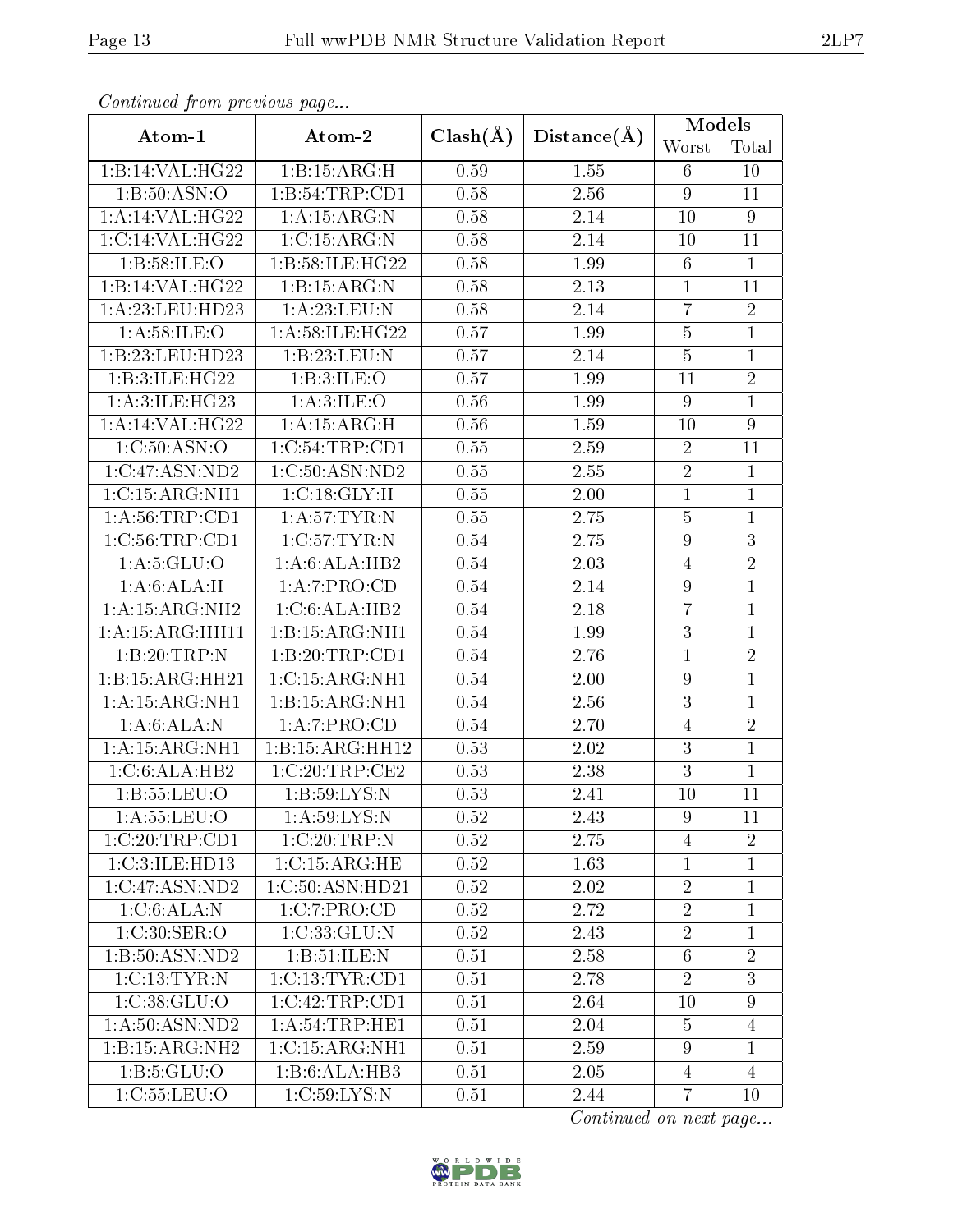| Continued from previous page |                        |      |             | Models           |                 |  |
|------------------------------|------------------------|------|-------------|------------------|-----------------|--|
| Atom-1                       | $Clash(\AA)$<br>Atom-2 |      | Distance(A) | Worst            | Total           |  |
| 1: C: 5: GLU: O              | 1:C:6:ALA:HB3          | 0.51 | 2.06        | 6                | $\mathbf{1}$    |  |
| 1:B:6:ALA:HB2                | 1:B:20:TRP:CD1         | 0.50 | 2.42        | 10               | $\mathbf{1}$    |  |
| 1: C:6: ALA:H                | 1:C:7:PRO:CD           | 0.50 | 2.18        | $\overline{2}$   | $\mathbf{1}$    |  |
| 1:C:58:ILE:O                 | 1:C:58:ILE:HG22        | 0.50 | 2.06        | $\boldsymbol{9}$ | $\mathbf{1}$    |  |
| 1:B:38:GLU:O                 | 1:B:42:TRP:CD1         | 0.50 | 2.64        | $\boldsymbol{3}$ | 8               |  |
| 1:C:50:ASN:ND2               | $1:C:54$ : TRP: HE $1$ | 0.50 | 2.05        | $8\,$            | $\mathbf{1}$    |  |
| 1:C:50:ASN:N                 | 1:C:50:ASN:ND2         | 0.50 | 2.59        | $\overline{5}$   | $\mathbf{1}$    |  |
| 1: A:50: ASN:O               | 1:A:54:TRP:CD1         | 0.50 | 2.65        | $\overline{5}$   | 11              |  |
| 1: A:38: GLU:O               | 1:A:42:TRP:CD1         | 0.49 | 2.65        | $\overline{4}$   | $6\phantom{.}6$ |  |
| 1:A:15:ARG:HH11              | 1:B:15:ARG:HH12        | 0.49 | 1.50        | $\boldsymbol{3}$ | 1               |  |
| 1:B:39:LEU:HD12              | 1:B:42:TRP:CE3         | 0.49 | 2.42        | $\overline{3}$   | $\mathbf{1}$    |  |
| 1: A:23:LEU:HD22             | 1:B:14:VAL:HG21        | 0.49 | 1.84        | $\overline{4}$   | $\mathbf{1}$    |  |
| 1: C: 5: GLU: O              | 1:C:6:ALA:HB2          | 0.49 | 2.06        | 8                | $\mathbf{1}$    |  |
| 1: A:15: ARG: HE             | 1:C:6:ALA:HB3          | 0.49 | 1.67        | $\,6$            | $\mathbf{1}$    |  |
| 1: B: 50: ASN: N             | 1:B:50:ASN:ND2         | 0.49 | 2.59        | $\mathbf{1}$     | $\mathbf{1}$    |  |
| 1:B:45:LEU:HDI2              | 1: B:45:LEU:N          | 0.49 | 2.22        | $\overline{3}$   | $\mathbf{1}$    |  |
| 1:C:45:LEU:N                 | 1:C:45:LEU:HD12        | 0.49 | 2.22        | 11               | $\mathbf{1}$    |  |
| 1:A:20:TRP:N                 | 1:A:20:TRP:CD1         | 0.49 | 2.76        | $\overline{7}$   | $\mathbf{1}$    |  |
| 1:A:6:ALA:H                  | 1:A:7:PRO:HD2          | 0.48 | 1.68        | 9                | $\mathbf 1$     |  |
| 1:B:15:ARG:NH2               | 1:C:15:ARG:HH12        | 0.48 | 2.06        | $\boldsymbol{9}$ | $\mathbf{1}$    |  |
| 1:B:50:ASN:HD22              | 1:B:50:ASN:N           | 0.48 | 2.07        | $\mathbf{1}$     | $\overline{2}$  |  |
| 1: A:15: ARG: HE             | 1:B:15:ARG:NE          | 0.48 | 2.06        | $\sqrt{2}$       | $\mathbf{1}$    |  |
| 1:C:23:LEU:H                 | 1:C:23:LEU:CD2         | 0.48 | $2.15\,$    | $\overline{6}$   | $\overline{2}$  |  |
| 1:C:38:GLU:CG                | 1:C:42:TRP:HE1         | 0.47 | 2.22        | 8                | $\overline{2}$  |  |
| 1:B:48:TRP:CD1               | 1:B:49:PHE:N           | 0.47 | 2.82        | $\mathbf 1$      | $\mathbf{1}$    |  |
| 1: A: 13: TYR: O             | 1:B:14:VAL:HG22        | 0.47 | 2.08        | $\overline{4}$   | $\mathbf{1}$    |  |
| 1:C:29:SER:C                 | 1:C:31:GLY:N           | 0.47 | 2.66        | $\sqrt{2}$       | $\mathbf{1}$    |  |
| 1: A:5: GLU:O                | 1: A:20:TRP:NE1        | 0.47 | 2.48        | $\overline{8}$   | $\overline{4}$  |  |
| 1: A: 48: TRP:O              | 1: A: 48: TRP: CD2     | 0.47 | 2.68        | 10               | 6               |  |
| 1: A: 13: TYR: CD1           | 1: A: 13: TYR: N       | 0.47 | 2.83        | 4                | $\mathbf{1}$    |  |
| 1: B: 5: GLU: O              | 1:B:20:TRP:NE1         | 0.47 | 2.48        | $\overline{5}$   | $\mathbf{1}$    |  |
| 1:B:23:LEU:HD23              | 1:B:23:LEU:O           | 0.47 | 2.10        | 9                | $\mathbf{1}$    |  |
| 1: A:28: GLY:O               | 1: A:29: SER: O        | 0.47 | 2.32        | 10               | $\mathbf{1}$    |  |
| 1:C:46:TRP:O                 | 1:C:50:ASN:ND2         | 0.47 | 2.48        | $\overline{5}$   | 3               |  |
| 1: A:50: ASN:ND2             | 1: A:50: ASN: N        | 0.47 | 2.62        | $\overline{4}$   | $\overline{2}$  |  |
| 1: A:5: GLU:O                | 1: A:6: ALA: CB        | 0.47 | 2.63        | $\overline{4}$   | $\mathbf{1}$    |  |
| 1:B:48:TRP:C                 | 1:B:50:ASN:N           | 0.47 | 2.69        | 11               | $\overline{5}$  |  |
| 1: A: 45: LEU: HD22          | 1:A:45:LEU:N           | 0.47 | 2.25        | 6                | 1               |  |
| 1: A:46:TRP:O                | 1: A:50: ASN: ND2      | 0.46 | 2.49        | $\overline{2}$   | 3               |  |
| 1:B:48:TRP:O                 | 1: B:50: ASN:N         | 0.46 | 2.48        | 9                | $\overline{5}$  |  |
| 1:B:29:SER:OG                | 1:B:30:SER:N           | 0.46 | 2.48        | $6\phantom{.}6$  | $\mathbf{1}$    |  |

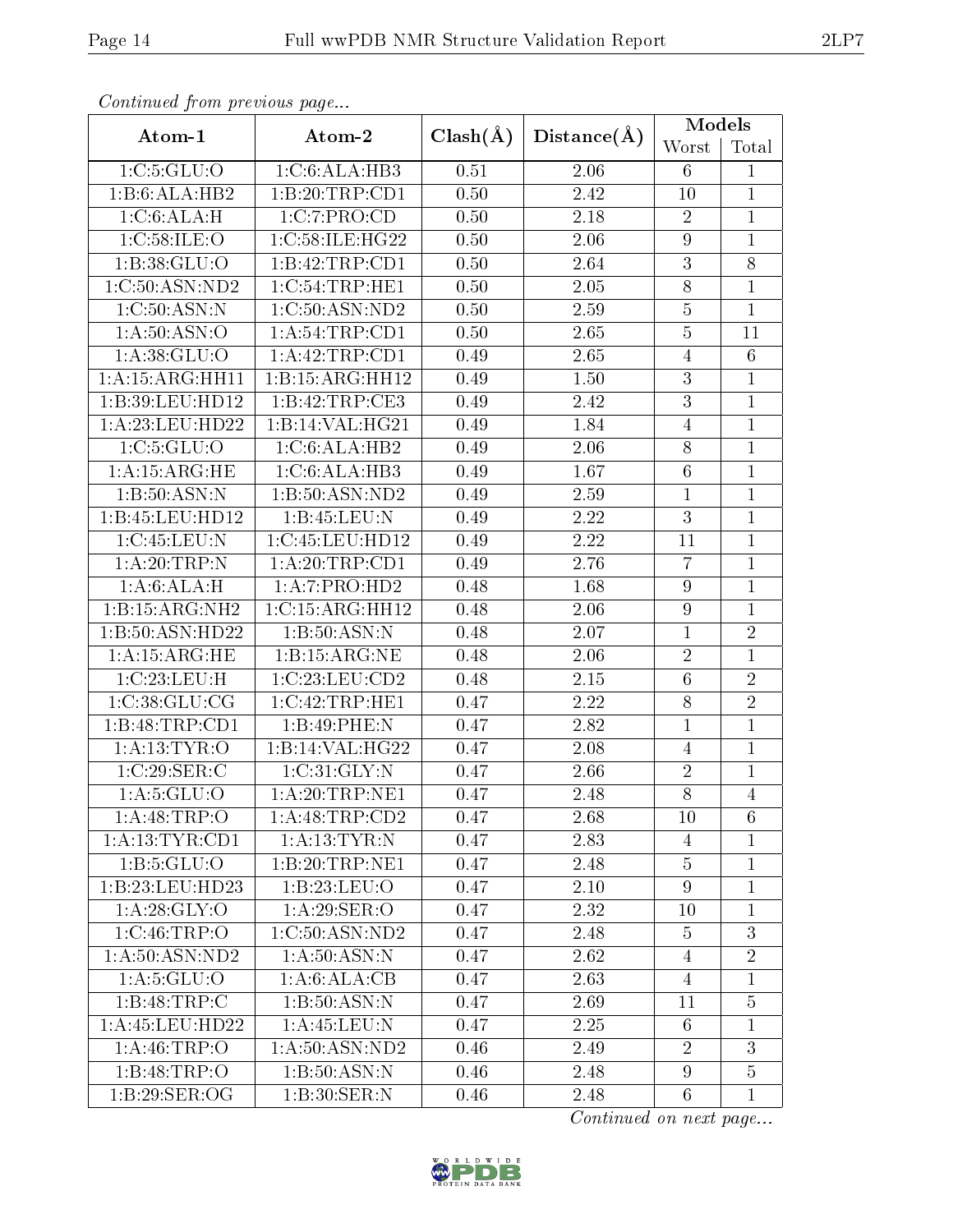| Continuation providus page |                                    |              |                 | Models           |                |
|----------------------------|------------------------------------|--------------|-----------------|------------------|----------------|
| Atom-1                     | Atom-2                             | $Clash(\AA)$ | $Distance(\AA)$ | Worst            | Total          |
| 1: C: 5: GLU: O            | 1:C:20:TRP:NE1                     | 0.46         | 2.49            | 11               | $\overline{5}$ |
| 1:C:50:ASN:HD22            | 1:C:50:ASN:H                       | 0.46         | 1.51            | $\overline{4}$   | $\mathbf{1}$   |
| 1:C:29:SER:O               | 1:C:31:GLY:N                       | 0.46         | 2.49            | $\sqrt{2}$       | $\overline{1}$ |
| 1:B:46:TRP:O               | 1: B: 50: ASN: ND2                 | 0.46         | 2.49            | $\overline{8}$   | $\overline{3}$ |
| 1:C:47:ASN:O               | 1:C:50:ASN:ND2                     | 0.46         | 2.48            | $\,6$            | $\overline{4}$ |
| 1:C:47:ASN:HD21            | 1:C:50:ASN:HD21                    | 0.46         | 1.52            | $\overline{2}$   | $\mathbf{1}$   |
| 1: B: 5: GLU: O            | 1:B:6:ALA:HB2                      | 0.46         | 2.10            | $\overline{6}$   | $\overline{1}$ |
| 1:C:48:TRP:C               | 1:C:50:ASN:N                       | 0.46         | 2.69            | $\sqrt{2}$       | $\overline{2}$ |
| 1:B:2:TYR:O                | 1:B:3:ILE:C                        | 0.46         | 2.53            | $\overline{6}$   | $\overline{1}$ |
| 1: A:23: LEU:CD2           | 1: A:23: LEU: N                    | 0.46         | 2.79            | $\overline{7}$   | $\overline{2}$ |
| 1:B:47:ASN:OD1             | 1:B:50:ASN:ND2                     | 0.46         | 2.49            | $\overline{7}$   | $\overline{3}$ |
| 1:B:23:LEU:CD2             | 1:B:23:LEU:N                       | 0.46         | 2.79            | $\bf 5$          | $\overline{1}$ |
| 1:A:45:LEU:CD2             | 1: A: 45: LEU: N                   | 0.46         | 2.79            | $\,6$            | $\overline{1}$ |
| 1:C:45:LEU:HD22            | 1:C:45:LEU:N                       | 0.46         | 2.26            | $\overline{8}$   | $\mathbf{1}$   |
| 1:B:6:ALA:HB1              | 1:B:7:PRO:CD                       | 0.46         | 2.41            | 10               | $\mathbf{1}$   |
| 1:C:16:LYS:O               | 1:C:19:GLU:N                       | 0.46         | 2.48            | 10               | $\overline{7}$ |
| 1: A:48:TRP:CD2            | 1: A:48:TRP:O                      | 0.45         | 2.69            | $\overline{4}$   | $\overline{2}$ |
| 1:A:15:ARG:NH2             | 1:C:5:GLU:O                        | 0.45         | 2.49            | $\overline{8}$   | $\overline{1}$ |
| 1:C:49:PHE:O               | $1:C:49:P\overline{\text{HE:CD2}}$ | 0.45         | 2.69            | 10               | $\overline{3}$ |
| 1:B:42:TRP:CD1             | 1:B:42:TRP:N                       | 0.45         | 2.84            | $\,6\,$          | $\overline{6}$ |
| 1:B:45:LEU:CD1             | 1:B:45:LEU:N                       | 0.45         | 2.78            | $\overline{3}$   | $\mathbf{1}$   |
| 1:C:48:TRP:CD2             | 1:C:48:TRP:O                       | 0.45         | 2.69            | 9                | $\overline{3}$ |
| 1: B: 16: LYS: O           | 1:B:19:GLU:N                       | 0.45         | 2.50            | 10               | 9              |
| 1:B:48:TRP:CD2             | 1:B:48:TRP:O                       | 0.45         | 2.69            | 3                | $\overline{2}$ |
| 1: B: 5: GLU: O            | 1:C:3:ILE:HD13                     | 0.45         | 2.12            | $\overline{4}$   | $\mathbf{1}$   |
| 1:B:49:PHE:CD2             | 1:B:49:PHE:O                       | 0.45         | 2.70            | 10               | $\overline{2}$ |
| 1:C:49:PHE:CD2             | 1:C:52:THR:OG1                     | 0.45         | 2.69            | 9                | $\overline{1}$ |
| 1:C:30:SER:C               | 1:C:32:ASN:N                       | 0.45         | 2.70            | $\overline{2}$   | $\overline{1}$ |
| 1:C:3:ILE:O                | 1:C:3:ILE:HG22                     | 0.45         | 2.12            | $\overline{2}$   | $\overline{2}$ |
| 1:A:14:VAL:HG12            | 1: A:21:VAL:O                      | 0.45         | 2.12            | $\overline{7}$   | $\overline{2}$ |
| 1:C:49:PHE:CD2             | 1:C:49:PHE:O                       | 0.45         | 2.70            | $\bf 5$          | $\overline{3}$ |
| 1:C:48:TRP:O               | 1:C:48:TRP:CD2                     | 0.45         | 2.70            | $\sqrt{6}$       | $\overline{3}$ |
| 1:C:45:LEU:N               | 1:C:45:LEU:CD2                     | 0.45         | 2.79            | $8\,$            | $\mathbf{1}$   |
| 1:A:49:PHE:CD2             | 1:A:49:PHE:O                       | 0.45         | 2.70            | 10               | 3              |
| 1: A:50: ASN: N            | 1: A:50: ASN:ND2                   | 0.45         | 2.63            | 9                | $\mathbf{1}$   |
| $1:C:42$ : TRP:N           | 1:C:42:TRP:CD1                     | 0.45         | 2.85            | $\overline{5}$   | $\overline{4}$ |
| 1: B:50: ASN:O             | 1:B:54:TRP:NE1                     | 0.45         | 2.50            | $\boldsymbol{9}$ | $\overline{4}$ |
| 1:C:45:LEU:N               | 1:C:45:LEU:CD1                     | 0.45         | 2.79            | 11               | 1              |
| 1: A:16: LYS:O             | 1:A:19:GLU:N                       | 0.45         | 2.50            | $6\phantom{.}6$  | $9\phantom{.}$ |
| 1:A:14:VAL:O               | 1:B:15:ARG:NH2                     | 0.45         | 2.50            | $\bf 5$          | $\mathbf{1}$   |
| 1: A:15: ARG: CZ           | 1:C:6:ALA:HB2                      | 0.45         | 2.41            | $\overline{7}$   | $\mathbf{1}$   |

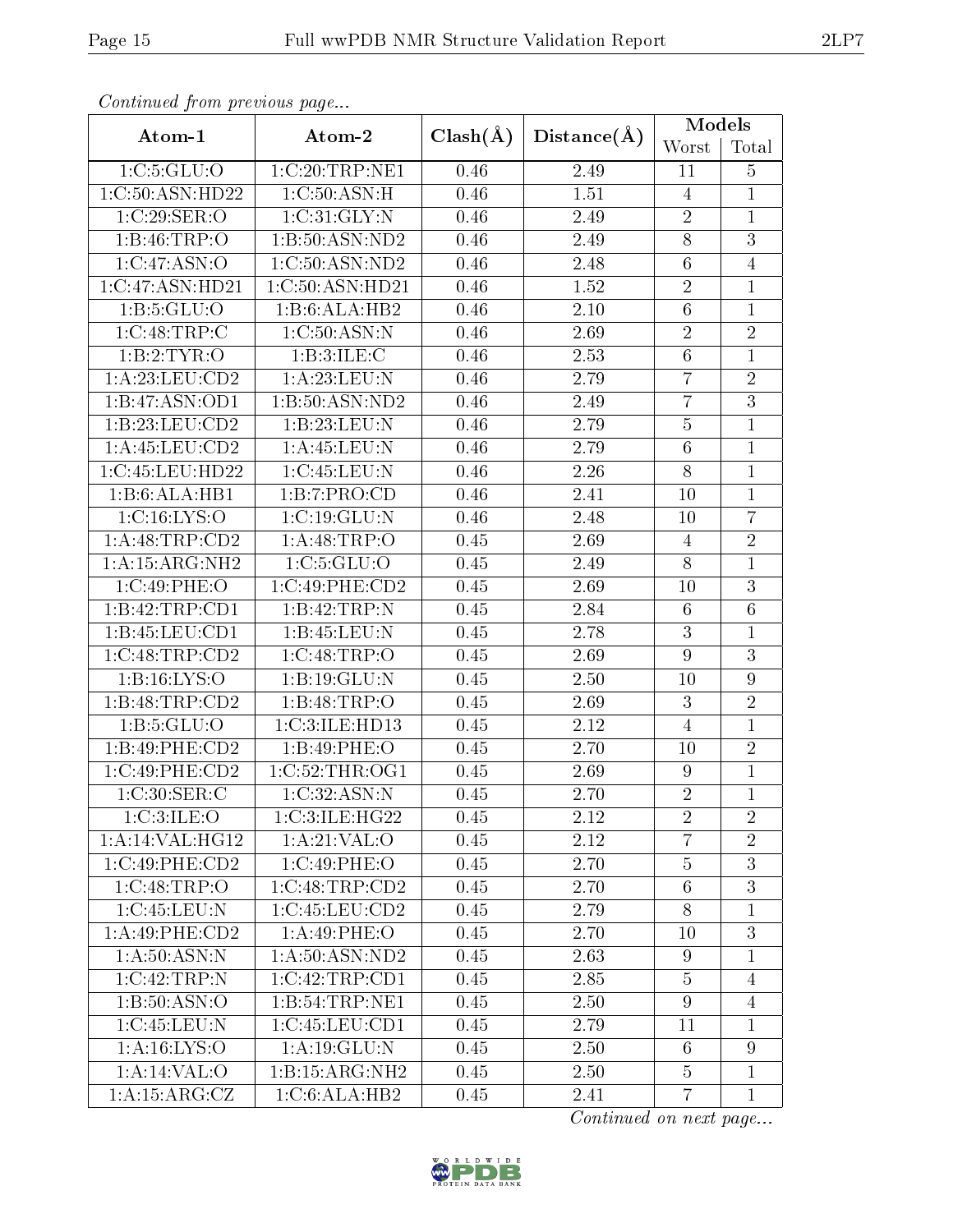| Continuata from previous page |                    |                             |      | <b>Models</b>    |                |
|-------------------------------|--------------------|-----------------------------|------|------------------|----------------|
| Atom-1                        | Atom-2             | $Clash(\AA)$<br>Distance(A) |      | Worst            | Total          |
| 1:C:48:TRP:O                  | 1:C:50:ASN:N       | 0.44                        | 2.50 | $\overline{7}$   | $\overline{2}$ |
| 1:B:14:VAL:O                  | 1:C:15:ARG:NH2     | 0.44                        | 2.50 | 3                | $\overline{3}$ |
| 1:C:51:ILE:CG1                | 1:C:52:THR:N       | 0.44                        | 2.80 | $6\phantom{.}6$  | $\overline{4}$ |
| 1:B:23:LEU:O                  | 1:B:23:LEU:HD23    | 0.44                        | 2.12 | $6\phantom{.}6$  | $\mathbf{1}$   |
| 1:B:6:ALA:HB2                 | 1:B:20:TRP:CE3     | 0.44                        | 2.47 | 11               | $\mathbf{1}$   |
| 1:B:3:ILE:N                   | 1:B:4:PRO:CD       | 0.44                        | 2.79 | 11               | $\mathbf{1}$   |
| 1:A:2:TYR:O                   | 1: A:3: ILE: HG23  | 0.44                        | 2.12 | $\mathbf{1}$     | $\mathbf{1}$   |
| 1:A:42:TRP:N                  | 1:A:42:TRP:CD1     | 0.44                        | 2.85 | $\overline{4}$   | $\overline{4}$ |
| 1:B:31:GLY:C                  | 1:B:33:GLU:H       | 0.44                        | 2.16 | $\overline{9}$   | $\overline{3}$ |
| 1:A:15:ARG:NH2                | 1:C:6:ALA:N        | 0.44                        | 2.65 | $\overline{7}$   | $\mathbf{1}$   |
| 1: B:35: GLU:N                | 1: B: 35: GLU: OE1 | 0.44                        | 2.51 | $\overline{7}$   | $\mathbf{1}$   |
| 1:C:6:ALA:HB2                 | 1:C:20:TRP:CD1     | 0.44                        | 2.47 | $\mathbf{1}$     | $\mathbf{1}$   |
| 1: A:31: GLY: C               | 1:A:33:GLU:H       | 0.44                        | 2.16 | $\overline{9}$   | $\overline{4}$ |
| 1:C:50:ASN:ND2                | 1:C:50:ASN:N       | 0.44                        | 2.63 | $\boldsymbol{9}$ | $\mathbf{1}$   |
| 1:B:14:VAL:CG2                | 1:B:15:ARG:N       | 0.44                        | 2.81 | $\overline{5}$   | 8              |
| 1:B:15:ARG:NE                 | 1:C:15:ARG:NH1     | 0.44                        | 2.65 | $\overline{9}$   | $\mathbf{1}$   |
| 1:B:48:TRP:C                  | 1:B:50:ASN:H       | 0.44                        | 2.16 | $\mathbf{1}$     | $\mathbf{1}$   |
| 1:B:13:TYR:N                  | 1:B:13:TYR:CD1     | 0.44                        | 2.85 | $\overline{5}$   | $\overline{3}$ |
| 1:C:32:ASN:N                  | 1:C:32:ASN:ND2     | 0.44                        | 2.65 | $\overline{4}$   | $\mathbf{1}$   |
| 1:A:40:ASP:OD2                | 1:B:32:ASN:ND2     | 0.44                        | 2.51 | $\overline{5}$   | $\mathbf{1}$   |
| 1:B:2:TYR:CD2                 | 1: B: 2: TYR: O    | 0.44                        | 2.71 | 8                | $\mathbf{1}$   |
| 1:C:14:VAL:CG2                | 1:C:15:ARG:N       | 0.44                        | 2.81 | 8                | 10             |
| 1: A:20:TRP:CD1               | 1:A:20:TRP:N       | 0.44                        | 2.80 | $\overline{2}$   | $\mathbf{1}$   |
| 1:A:38:GLU:OE1                | 1:A:42:TRP:NE1     | 0.44                        | 2.50 | $6\phantom{.}6$  | $\mathbf{1}$   |
| 1:B:42:TRP:N                  | 1:B:42:TRP:CD1     | 0.44                        | 2.84 | $8\,$            | $\overline{1}$ |
| 1:C:2:TYR:O                   | 1:C:2:TYR:CD2      | 0.44                        | 2.70 | $\overline{8}$   | $\overline{1}$ |
| 1:A:49:PHE:O                  | 1: A:49: PHE:CD2   | 0.44                        | 2.71 | $\overline{2}$   | 1              |
| 1: B:38: GLU:CG               | 1:B:42:TRP:HE1     | 0.44                        | 2.26 | 10               | $\overline{2}$ |
| 1: A:43: ALA:O                | 1: A:47: ASN:ND2   | 0.44                        | 2.50 | 9                | $\mathbf{1}$   |
| 1: A:42:TRP:CD1               | 1:A:42:TRP:N       | 0.44                        | 2.84 | 11               | $\overline{2}$ |
| 1: B:5: GLU: CG               | 1:B:6:ALA:N        | 0.44                        | 2.79 | 11               | $\sqrt{2}$     |
| 1: A:38: GLU:CG               | 1:A:42:TRP:HE1     | 0.43                        | 2.26 | $\overline{5}$   | 3              |
| 1:C:38:GLU:OE1                | 1:C:42:TRP:NE1     | 0.43                        | 2.51 | 9                | $\mathbf{1}$   |
| 1: A:51: ILE: CG1             | 1: A:52:THR:N      | 0.43                        | 2.81 | 11               | $\overline{5}$ |
| 1:C:43:ALA:O                  | 1:C:47:ASN:ND2     | 0.43                        | 2.51 | 6                | $\overline{3}$ |
| 1: A:15: ARG:NE               | 1:C:6:ALA:HB3      | 0.43                        | 2.28 | $6\phantom{.}6$  | $\mathbf{1}$   |
| 1:B:6:ALA:HB2                 | 1:B:20:TRP:CD2     | 0.43                        | 2.48 | 11               | 1              |
| 1:A:14:VAL:CG2                | 1: A:15: ARG: N    | 0.43                        | 2.82 | 10               | 8              |
| 1:C:31:GLY:C                  | 1:C:33:GLU:H       | 0.43                        | 2.15 | 9                | 3              |
| 1:B:56:TRP:CD1                | 1: B: 57: TYR:N    | 0.43                        | 2.85 | $\overline{7}$   | $\mathbf{1}$   |
| 1:C:42:TRP:CD1                | 1:C:42:TRP:N       | 0.43                        | 2.84 | $\overline{2}$   | $\overline{4}$ |

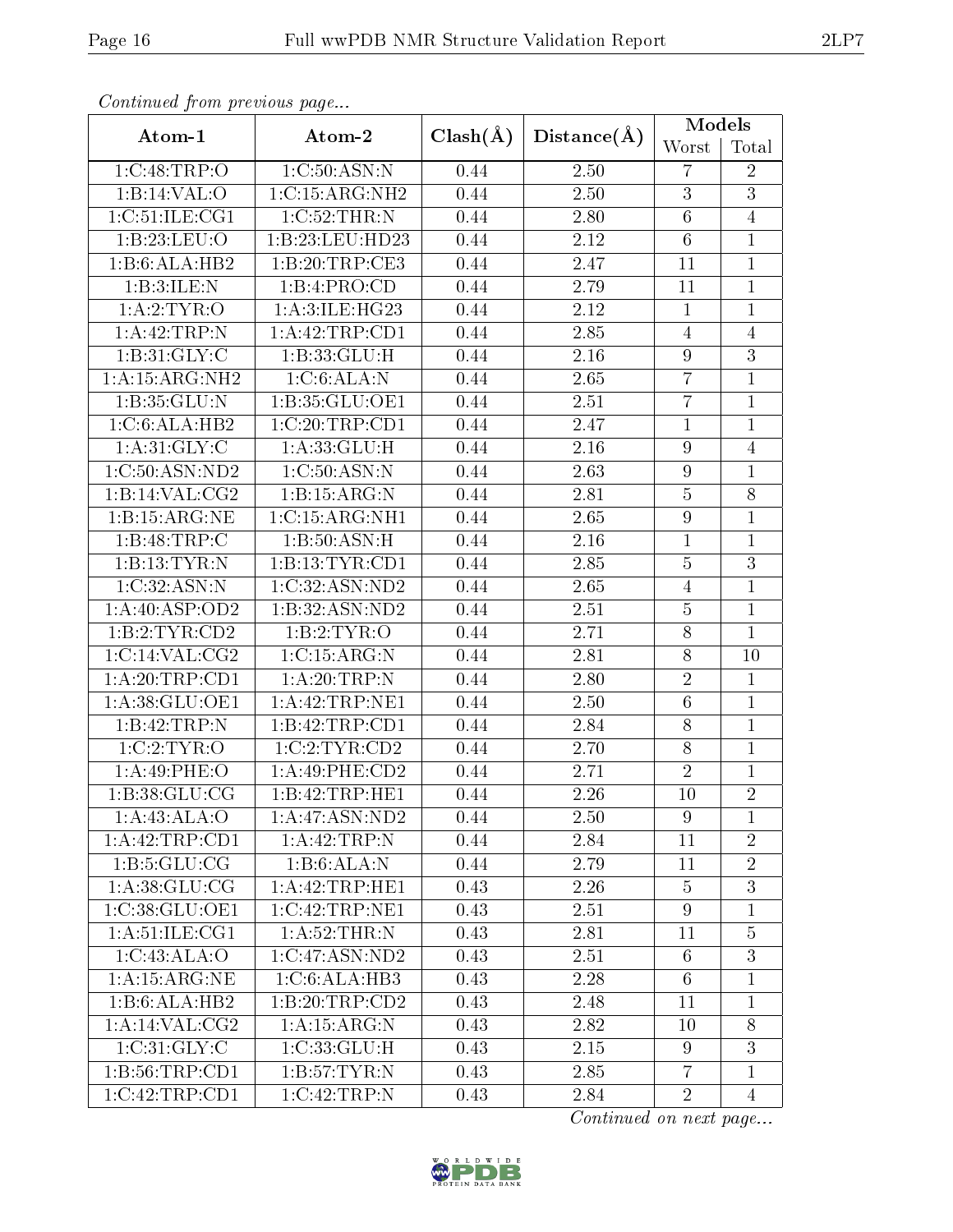| Continuation providus page |                                  |              |             | Models           |                 |
|----------------------------|----------------------------------|--------------|-------------|------------------|-----------------|
| Atom-1                     | Atom-2                           | $Clash(\AA)$ | Distance(A) | Worst            | Total           |
| 1: B:51: ILE: CG1          | 1:B:52:THR:N                     | 0.43         | 2.81        | 8                | $\mathbf{1}$    |
| 1: A:38: GLU:O             | 1: A:41:LYS:N                    | 0.43         | 2.50        | $8\,$            | $\overline{2}$  |
| 1:A:13:TYR:N               | 1:A:13:TYR:CD1                   | 0.43         | 2.86        | $\sqrt{2}$       | $\overline{1}$  |
| 1: A:27:LEU:HD21           | 1:B:27:LEU:HD12                  | 0.43         | 1.89        | $\overline{2}$   | $\overline{1}$  |
| 1:C:50:ASN:N               | 1:C:50:ASN:HD22                  | 0.43         | 2.10        | $\overline{5}$   | $\mathbf{1}$    |
| 1:B:48:TRP:O               | 1: B:48:TRP:CG                   | 0.43         | 2.68        | $\overline{8}$   | $\mathbf{1}$    |
| 1:B:3:ILE:O                | 1:B:4:PRO:O                      | 0.43         | 2.37        | 9                | $\overline{1}$  |
| 1:C:13:TYR:CD1             | 1:C:13:TYR:N                     | 0.43         | 2.86        | 11               | $\overline{2}$  |
| 1:C:9:ASP:OD1              | 1:C:9:ASP:N                      | 0.43         | 2.52        | $\overline{2}$   | $\overline{1}$  |
| 1:B:15:ARG:HE              | 1:C:15:ARG:NH1                   | 0.43         | 2.11        | $\boldsymbol{9}$ | $\mathbf 1$     |
| 1:C:23:LEU:O               | 1:C:26:PHE:N                     | 0.42         | 2.48        | $\overline{6}$   | $\overline{2}$  |
| 1: A: 16: LYS: NZ          | 1:C:10:GLY:O                     | 0.42         | 2.49        | $\,8\,$          | $\overline{1}$  |
| 1:A:42:TRP:C               | 1:A:44:SER:N                     | 0.42         | 2.73        | $\overline{7}$   | $\mathbf{1}$    |
| 1:B:13:TYR:CD1             | 1:B:13:TYR:N                     | 0.42         | 2.86        | $\overline{7}$   | $\overline{2}$  |
| 1:C:48:TRP:CG              | 1:C:48:TRP:O                     | 0.42         | 2.70        | $6\phantom{.}6$  | $\overline{3}$  |
| 1:B:48:TRP:O               | 1:B:48:TRP:CD2                   | 0.42         | 2.72        | $\overline{8}$   | $\overline{1}$  |
| 1:C:14:VAL:HG12            | 1:C:21:VAL:O                     | 0.42         | 2.13        | $\overline{6}$   | $\overline{1}$  |
| 1: B:56:TRP:CD1            | 1:B:56:TRP:C                     | 0.42         | 2.92        | $\overline{7}$   | $\overline{1}$  |
| 1:A:48:TRP:CG              | 1:A:48:TRP:O                     | 0.42         | 2.70        | $6\phantom{.}6$  | $\overline{2}$  |
| 1:C:58:ILE:CG2             | 1:C:58:ILE:O                     | 0.42         | 2.67        | $8\,$            | $\mathbf{1}$    |
| 1: A:5: GLU:O              | 1: A:20:TRP:CE2                  | 0.42         | 2.72        | $\mathbf{1}$     | $\mathbf{1}$    |
| 1:A:27:LEU:O               | 1: A:28: GLY: C                  | 0.42         | 2.58        | $\overline{7}$   | $\overline{1}$  |
| 1:C:3:ILE:HD12             | 1:C:3:ILE:H                      | 0.42         | 1.75        | $\overline{8}$   | $\mathbf{1}$    |
| 1:C:28:GLY:O               | 1:C:29:SER:O                     | 0.42         | 2.38        | $\overline{4}$   | $\overline{3}$  |
| 1:C:31:GLY:O               | 1:C:32:ASN:CB                    | 0.42         | 2.67        | $\overline{2}$   | $\mathbf{1}$    |
| 1:A:7:PRO:O                | 1: A: 13: TYR: CE1               | 0.42         | 2.72        | 10               | $\overline{1}$  |
| 1:C:52:THR:O               | 1:C:56:TRP:CD2                   | 0.42         | 2.72        | $\mathbf{1}$     | $\mathbf{1}$    |
| 1:A:47:ASN:O               | 1: A:50: ASN:ND2                 | 0.42         | 2.51        | 10               | $\overline{3}$  |
| 1:C:29:SER:O               | 1:C:30:SER:CB                    | 0.42         | 2.68        | 3                | $\overline{5}$  |
| 1:A:39:LEU:O               | 1:A:43:ALA:HB2                   | 0.42         | 2.15        | $\overline{7}$   | 1               |
| 1: A:15: ARG: HE           | 1:B:15:ARG:CZ                    | 0.42         | 2.27        | $\sqrt{2}$       | $\mathbf{1}$    |
| 1: A: 53: ASN: O           | 1: A:56:TRP:CD1                  | 0.42         | 2.73        | $\overline{5}$   | $\mathbf{1}$    |
| 1: A:58: ILE: O            | 1: A:58: ILE: CG2                | 0.42         | 2.68        | $\overline{5}$   | $\mathbf{1}$    |
| 1:B:27:LEU:O               | 1: B:28: GLY: C                  | 0.42         | 2.58        | $\overline{5}$   | $\mathbf{1}$    |
| 1:B:29:SER:O               | 1:B:30:SER:CB                    | 0.41         | 2.68        | $8\,$            | $6\phantom{.}6$ |
| 1: A:50: ASN:OD1           | 1: A:51: ILE:N                   | 0.41         | 2.53        | $6\phantom{.}6$  | $\overline{4}$  |
| $1:B:6:ALA:\overline{HB1}$ | 1:B:7:PRO:HD2                    | 0.41         | 1.92        | 10               | $\mathbf{1}$    |
| 1:C:54:TRP:O               | $1:C:57:\overline{\text{TYR}:N}$ | 0.41         | 2.51        | 9                | $\mathbf{1}$    |
| 1: A:29: SER:O             | 1: A:30: SER:CB                  | 0.41         | 2.69        | $8\,$            | $\overline{5}$  |
| 1: A: 48: TRP:O            | 1: A:48:TRP:CG                   | 0.41         | 2.70        | $\sqrt{2}$       | $\mathbf{1}$    |
| 1: A:27:LEU:HD21           | 1:B:27:LEU:HG                    | 0.41         | 1.92        | $\overline{5}$   | $\mathbf{1}$    |

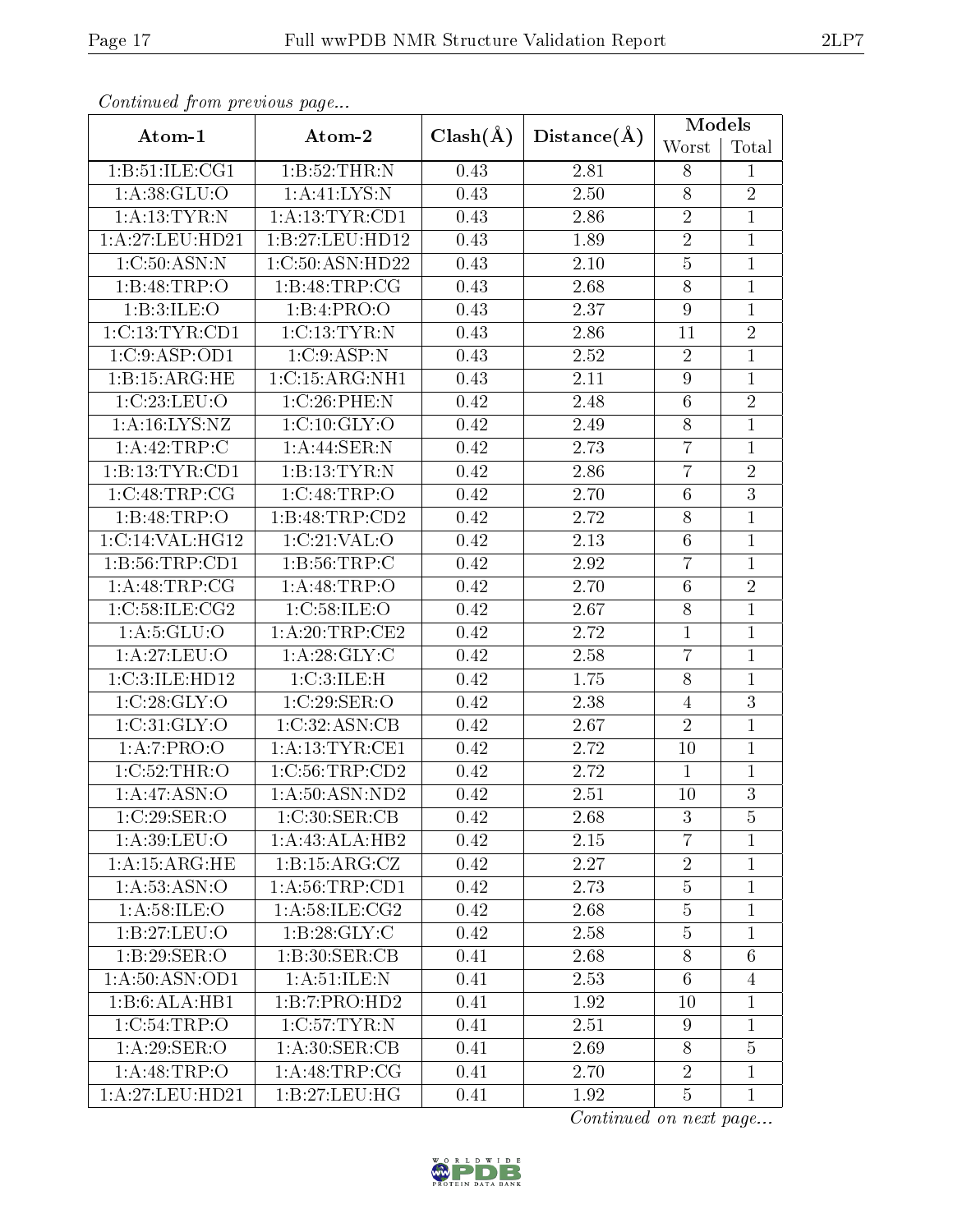| o o hoohowca jierro piecolo do pago |                    |              |             | Models           |                |
|-------------------------------------|--------------------|--------------|-------------|------------------|----------------|
| Atom-1                              | Atom-2             | $Clash(\AA)$ | Distance(A) | Worst            | Total          |
| 1:C:48:TRP:O                        | 1:C:48:TRP:CG      | 0.41         | 2.70        | 11               | $\mathbf{1}$   |
| 1:B:20:TRP:CD1                      | 1:B:20:TRP:N       | 0.41         | 2.84        | $\overline{4}$   | $\mathbf{1}$   |
| 1:C:53:ASN:O                        | 1:C:56:TRP:CD1     | 0.41         | 2.73        | $6\phantom{.}6$  | $\overline{2}$ |
| 1:A:14:VAL:HG21                     | 1:C:23:LEU:HD22    | 0.41         | 1.91        | $\boldsymbol{9}$ | $\overline{2}$ |
| 1: A:54:TRP:O                       | 1: A:57:TYR:N      | 0.41         | 2.51        | $\overline{7}$   | $\mathbf{1}$   |
| 1:C:6:ALA:HB1                       | 1:C:7:PRO:CD       | 0.41         | 2.46        | $\mathbf{1}$     | $\mathbf{1}$   |
| 1:B:29:SER:O                        | 1:B:31:GLY:N       | 0.41         | 2.53        | $\overline{2}$   | $\mathbf{1}$   |
| 1: A: 15: ARG: NH1                  | 1:C:3:ILE:HG23     | 0.41         | 2.30        | $\overline{7}$   | $\mathbf{1}$   |
| 1:B:3:ILE:O                         | 1:B:3:ILE:HG22     | 0.41         | 2.16        | 9                | $\overline{1}$ |
| 1: A:3: ILE: HG21                   | 1: A: 15: ARG: NE  | 0.41         | 2.31        | 11               | $\mathbf{1}$   |
| 1:B:23:LEU:H                        | 1:B:23:LEU:CD2     | 0.41         | 2.29        | $\overline{5}$   | $\overline{1}$ |
| 1: B: 53: ASN:O                     | 1:B:56:TRP:CD1     | 0.41         | 2.74        | $\overline{7}$   | $\mathbf{1}$   |
| 1:C:58:ILE:CGI                      | 1:C:58:ILE:O       | 0.41         | 2.69        | 11               | $\mathbf{1}$   |
| 1:B:3:ILE:HD13                      | 1:B:3:ILE:H        | 0.41         | 1.76        | $\mathfrak{Z}$   | $\mathbf{1}$   |
| 1:B:3:ILE:H                         | 1:B:3:ILE:CD1      | 0.41         | 2.29        | 3                | $\mathbf{1}$   |
| 1:C:50:ASN:OD1                      | 1:C:51:ILE:N       | 0.41         | 2.54        | $\overline{8}$   | $\overline{1}$ |
| 1:C:12:ALA:C                        | 1: C: 13: TYR: CD1 | 0.41         | 2.94        | 9                | $\mathbf{1}$   |
| $1: A:49:$ PHE:CE2                  | 1:A:52:THR:OG1     | 0.41         | 2.71        | $\sqrt{2}$       | $\mathbf{1}$   |
| 1:A:12:ALA:HB2                      | 1:B:26:PHE:CZ      | 0.41         | 2.51        | $\bf 5$          | $\mathbf{1}$   |
| 1:C:56:TRP:CD1                      | 1: C: 56: TRP:C    | 0.41         | 2.93        | $6\phantom{.}6$  | $\mathbf{1}$   |
| 1: A:58: ILE:CG1                    | 1: A:58: ILE: O    | 0.41         | 2.69        | $\overline{7}$   | $\overline{1}$ |
| 1:C:3:ILE:H                         | 1:C:3:ILE:CD1      | 0.41         | 2.13        | 10               | $\mathbf{1}$   |
| 1: B:3: ILE:N                       | 1:B:4:PRO:HD3      | 0.41         | 2.31        | 11               | $\mathbf{1}$   |
| 1:C:6:ALA:HB1                       | 1:C:7:PRO:HD2      | 0.40         | 1.93        | $\mathbf{1}$     | $\mathbf{1}$   |
| 1:B:19:GLU:CG                       | 1:B:20:TRP:N       | 0.40         | 2.84        | $\overline{4}$   | $\mathbf{1}$   |
| 1: A:56:TRP:CD1                     | 1: A:56:TRP:C      | 0.40         | 2.94        | $\overline{5}$   | $\mathbf{1}$   |
| 1:A:19:GLU:CG                       | 1:A:20:TRP:N       | 0.40         | 2.84        | $\,6$            | $\mathbf 1$    |
| 1:C:30:SER:O                        | 1:C:32:ASN:N       | 0.40         | 2.54        | $\overline{2}$   | $\overline{1}$ |
| 1:B:54:TRP:O                        | 1: B: 57: TYR:N    | 0.40         | 2.54        | 9                | $\mathbf{1}$   |
| 1: A:23: LEU:O                      | 1: A:26:PHE:N      | 0.40         | 2.48        | $\overline{7}$   | $\overline{2}$ |
| 1: B:58: ILE: O                     | 1: B:58: ILE: CG2  | 0.40         | 2.68        | $6\phantom{.}6$  | $\mathbf{1}$   |
| 1:C:56:TRP:C                        | 1:C:56:TRP:CD1     | 0.40         | 2.94        | $\overline{9}$   | $\mathbf{1}$   |
| 1:B:14:VAL:CG2                      | 1:B:15:ARG:H       | 0.40         | 2.28        | $\mathbf{1}$     | $\mathbf{1}$   |
| 1:C:19:GLU:CG                       | 1:C:20:TRP:N       | 0.40         | 2.84        | $\mathbf{1}$     | $\mathbf{1}$   |
| 1:A:12:ALA:C                        | 1: A: 13: TYR: CD1 | 0.40         | 2.95        | $\overline{4}$   | $\mathbf{1}$   |
| 1:B:10:GLY:O                        | 1:C:16:LYS:NZ      | 0.40         | 2.49        | 4                | $\mathbf{1}$   |
| 1:C:48:TRP:O                        | 1:C:51:ILE:N       | 0.40         | 2.54        | $\overline{7}$   | $\mathbf{1}$   |

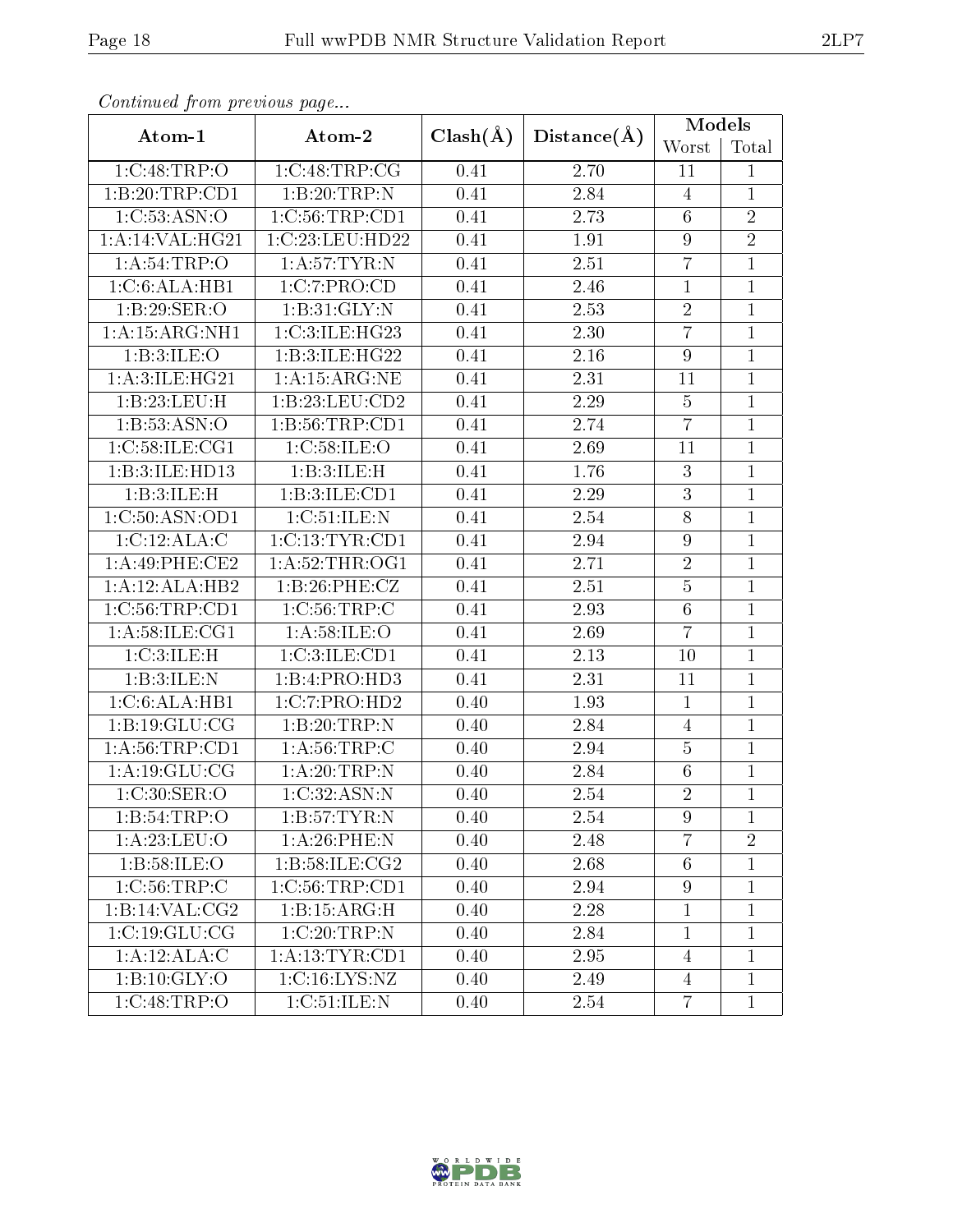## 6.3 Torsion angles  $(i)$

## 6.3.1 Protein backbone (i)

In the following table, the Percentiles column shows the percent Ramachandran outliers of the chain as a percentile score with respect to all PDB entries followed by that with respect to all NMR entries. The Analysed column shows the number of residues for which the backbone conformation was analysed and the total number of residues.

| Mol | Chain   | Analysed       | Favoured                                             | Allowed           | Outliers               | Percentiles     |            |
|-----|---------|----------------|------------------------------------------------------|-------------------|------------------------|-----------------|------------|
|     |         | $57/59$ (97\%) | 48 $\pm 2$ (84 $\pm$ 4\%)                            | $7\pm3(12\pm4\%)$ | $12 \pm 1 (4 \pm 2\%)$ | 5               | $\vert$ 31 |
|     | B       | $57/59$ (97\%) | 46 $\pm$ 2 (81 $\pm$ 4\%)   7 $\pm$ 2 (13 $\pm$ 3\%) |                   | $4\pm1(7\pm2\%)$       | 2 <sup>1</sup>  | $\vert$ 18 |
|     | $\rm C$ | $57/59$ (97%)  | 47±2 (82±4\%)   7±2 (13±4\%)                         |                   | $3\pm1(5\pm3\%)$       | $\vert 4 \vert$ | 26         |
| All | All     | 1881/1947(97%) | 1549(82%)                                            | 234 $(12\%)$      | $98(5\%)$              |                 | 24         |

All 31 unique Ramachandran outliers are listed below. They are sorted by the frequency of occurrence in the ensemble.

| Mol            | Chain                   | Res             | <b>Type</b>               | Models (Total)   |
|----------------|-------------------------|-----------------|---------------------------|------------------|
| $\mathbf{1}$   | $\overline{\mathrm{B}}$ | $\overline{5}$  | GLU                       | 9                |
| $\overline{1}$ | $\overline{\rm C}$      | $\overline{5}$  | $\overline{\text{GLU}}$   | 8                |
| $\overline{1}$ | $\overline{\mathrm{B}}$ | $\overline{32}$ | <b>ASN</b>                | $\overline{7}$   |
| $\overline{1}$ | A                       | $\overline{5}$  | $\overline{\text{GLU}}$   | $\overline{7}$   |
| $\mathbf{1}$   | $\boldsymbol{A}$        | 32              | <b>ASN</b>                | $\boldsymbol{6}$ |
| $\mathbf{1}$   | $\overline{\rm C}$      | 32              | $\overline{\mathrm{ASN}}$ | $\sqrt{6}$       |
| $\overline{1}$ | B                       | 49              | PHE                       | $\boldsymbol{6}$ |
| $\overline{1}$ | $\overline{B}$          | $\overline{4}$  | PRO                       | $\overline{6}$   |
| $\overline{1}$ | $\overline{\rm C}$      | 29              | SER                       | $\overline{5}$   |
| $\overline{1}$ | $\overline{\rm C}$      | $\overline{4}$  | PRO                       | $\overline{4}$   |
| $\overline{1}$ | A                       | $\overline{4}$  | $\overline{\text{PRO}}$   | $\overline{3}$   |
| $\mathbf{1}$   | $\overline{A}$          | $\sqrt{6}$      | <b>ALA</b>                | $\overline{3}$   |
| $\mathbf{1}$   | $\mathcal{C}$           | 3               | ILE                       | $\overline{2}$   |
| $\overline{1}$ | $\overline{\mathbf{B}}$ | $6\phantom{.0}$ | ALA                       | $\overline{2}$   |
| $\overline{1}$ | $\overline{\rm A}$      | 29              | <b>SER</b>                | $\overline{2}$   |
| $\overline{1}$ | $\overline{\mathrm{B}}$ | $\overline{2}$  | <b>TYR</b>                | $\overline{2}$   |
| $\overline{1}$ | $\overline{\rm C}$      | $\overline{31}$ | $\overline{GLY}$          | $\overline{2}$   |
| $\overline{1}$ | $\overline{\mathrm{B}}$ | $28\,$          | $\overline{\text{GLY}}$   | $\overline{2}$   |
| $\mathbf{1}$   | B                       | $\overline{7}$  | PRO                       | $\overline{2}$   |
| $\mathbf{1}$   | B                       | 30              | <b>SER</b>                | $\overline{2}$   |
| $\overline{1}$ | $\overline{\mathbf{B}}$ | 29              | <b>SER</b>                | $\overline{2}$   |
| $\overline{1}$ | $\overline{\rm A}$      | 30              | <b>SER</b>                | $\overline{1}$   |
| $\overline{1}$ | $\overline{A}$          | $\overline{3}$  | ILE                       | $\overline{1}$   |
| $\overline{1}$ | $\overline{\rm C}$      | $\overline{7}$  | PRO                       | $\overline{1}$   |
| $\mathbf{1}$   | $\mathcal{C}$           | $\sqrt{6}$      | <b>ALA</b>                | $\mathbf{1}$     |

Continued on next  $\underset{\mathbf{w}\text{ o R L D W1 D E}}{\text{Page...}}$ 

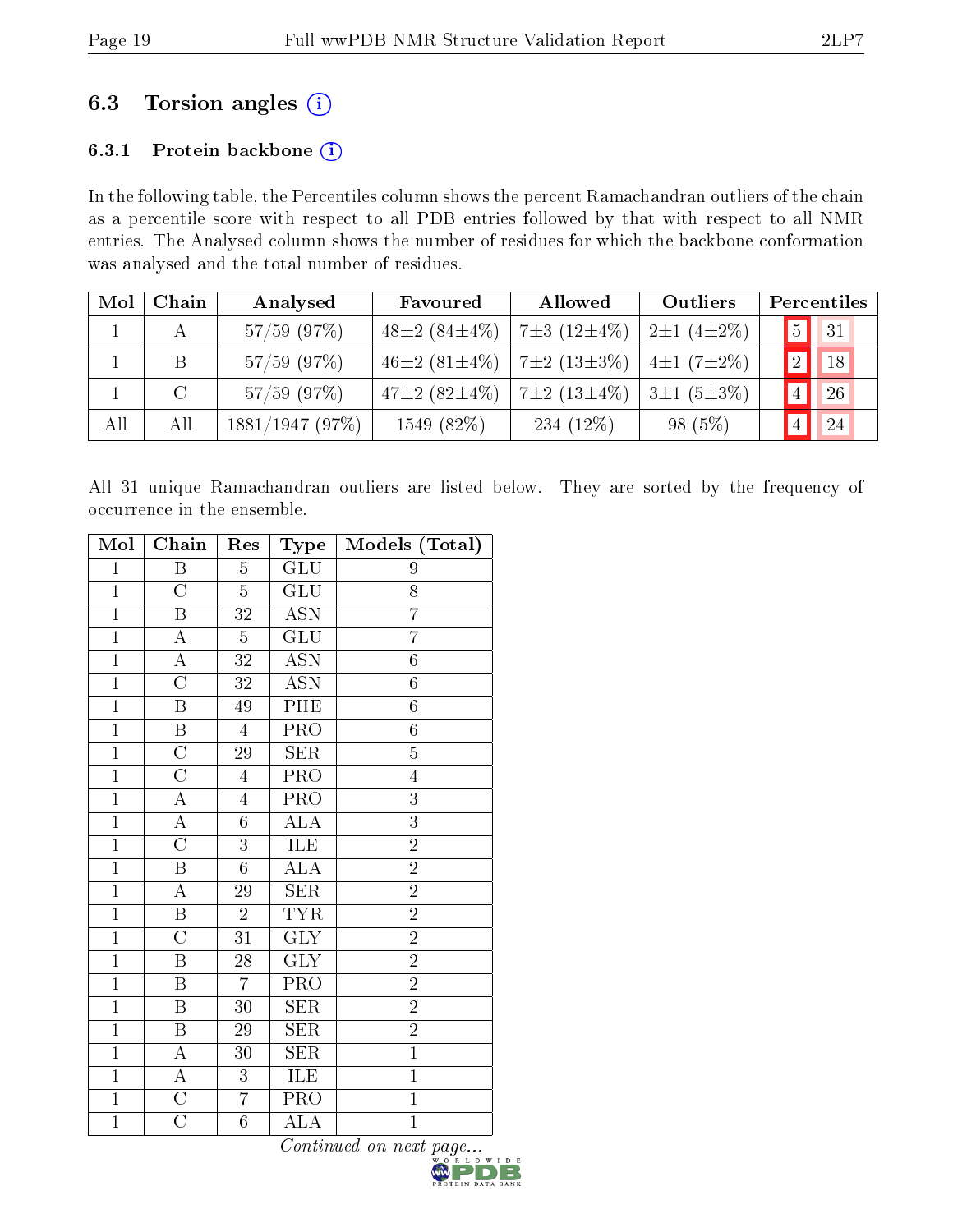| Mol   Chain | Res | <b>Type</b> | Models (Total) |
|-------------|-----|-------------|----------------|
|             | 49  | PHE         |                |
|             | 30  | <b>SER</b>  |                |
|             | 31  | <b>GLY</b>  |                |
|             | 9   | <b>TYR</b>  |                |
|             | 28  | <b>GLY</b>  |                |
|             | 31  | <b>GLY</b>  |                |

#### 6.3.2 Protein sidechains (i)

In the following table, the Percentiles column shows the percent sidechain outliers of the chain as a percentile score with respect to all PDB entries followed by that with respect to all NMR entries. The Analysed column shows the number of residues for which the sidechain conformation was analysed and the total number of residues.

| Mol | Chain   | Analysed           | Rotameric                                            | Outliers     |             | Percentiles     |
|-----|---------|--------------------|------------------------------------------------------|--------------|-------------|-----------------|
|     | А       | $51/51$ (100\%)    | $45\pm2(89\pm3\%)$ $6\pm2(11\pm3\%)$                 |              | $\boxed{9}$ | 52              |
|     | B       | $51/51$ (100%)     | 46 $\pm$ 2 (90 $\pm$ 4\%)   5 $\pm$ 2 (10 $\pm$ 4\%) |              | 11          | $-56$           |
|     | $\rm C$ | $51/51$ (100%)     | 44±2 $(86\pm4\%)$   7±2 $(14\pm4\%)$                 |              | 7           | 47              |
| All | All     | $1683/1683$ (100%) | 1484 (88%)                                           | 199 $(12\%)$ | 8           | $\overline{51}$ |

All 63 unique residues with a non-rotameric sidechain are listed below. They are sorted by the frequency of occurrence in the ensemble.

| Mol          | Chain              | $\operatorname{Res}% \left( \mathcal{N}\right) \equiv\operatorname{Res}(\mathcal{N}_{0})\cap\mathcal{N}_{1}$ | Type                               | Models (Total)                 |
|--------------|--------------------|--------------------------------------------------------------------------------------------------------------|------------------------------------|--------------------------------|
| $\mathbf{1}$ | А                  | 48                                                                                                           | TRP                                | 11                             |
| $\mathbf{1}$ | $\overline{\rm C}$ | 48                                                                                                           | TRP                                | 9                              |
| $\mathbf{1}$ | $\overline{C}$     | $20\,$                                                                                                       | TRP                                | 9                              |
| $\mathbf{1}$ | Β                  | $20\,$                                                                                                       | <b>TRP</b>                         | 8                              |
| $\mathbf{1}$ | $\overline{C}$     | 30                                                                                                           | <b>SER</b>                         | 8                              |
| $\mathbf{1}$ | А                  | 20                                                                                                           | TRP                                | $\overline{7}$                 |
| $\mathbf{1}$ | Β                  | 40                                                                                                           | <b>ASP</b>                         | 7                              |
| $\mathbf{1}$ | А                  | 40                                                                                                           | <b>ASP</b>                         | 6                              |
| $\mathbf{1}$ | А                  | 13                                                                                                           | <b>TYR</b>                         | 6                              |
| $\mathbf{1}$ | Β                  | 48                                                                                                           | TRP                                | 6                              |
| $\mathbf{1}$ | А                  | 30                                                                                                           | <b>SER</b>                         | $\overline{5}$                 |
| $\mathbf{1}$ | A                  | 49                                                                                                           | PHE                                | $\overline{5}$                 |
| $\mathbf{1}$ | $\overline{C}$     | $52\,$                                                                                                       | THR                                | $\overline{5}$                 |
| $\mathbf{1}$ | $\boldsymbol{B}$   | 30                                                                                                           | <b>SER</b>                         | $\overline{5}$                 |
| $\mathbf{1}$ | $\mathcal{C}$      | 15                                                                                                           | ${\rm ARG}$                        | $\overline{4}$                 |
| $\mathbf{1}$ | $\mathcal{C}$      | 32                                                                                                           | <b>ASN</b>                         | $\overline{4}$                 |
| $\mathbf 1$  | $\overline{C}$     | 40                                                                                                           | $_{\rm ASP}$<br>$\sim$<br>$\cdots$ | $\overline{4}$<br>$\mathbf{z}$ |

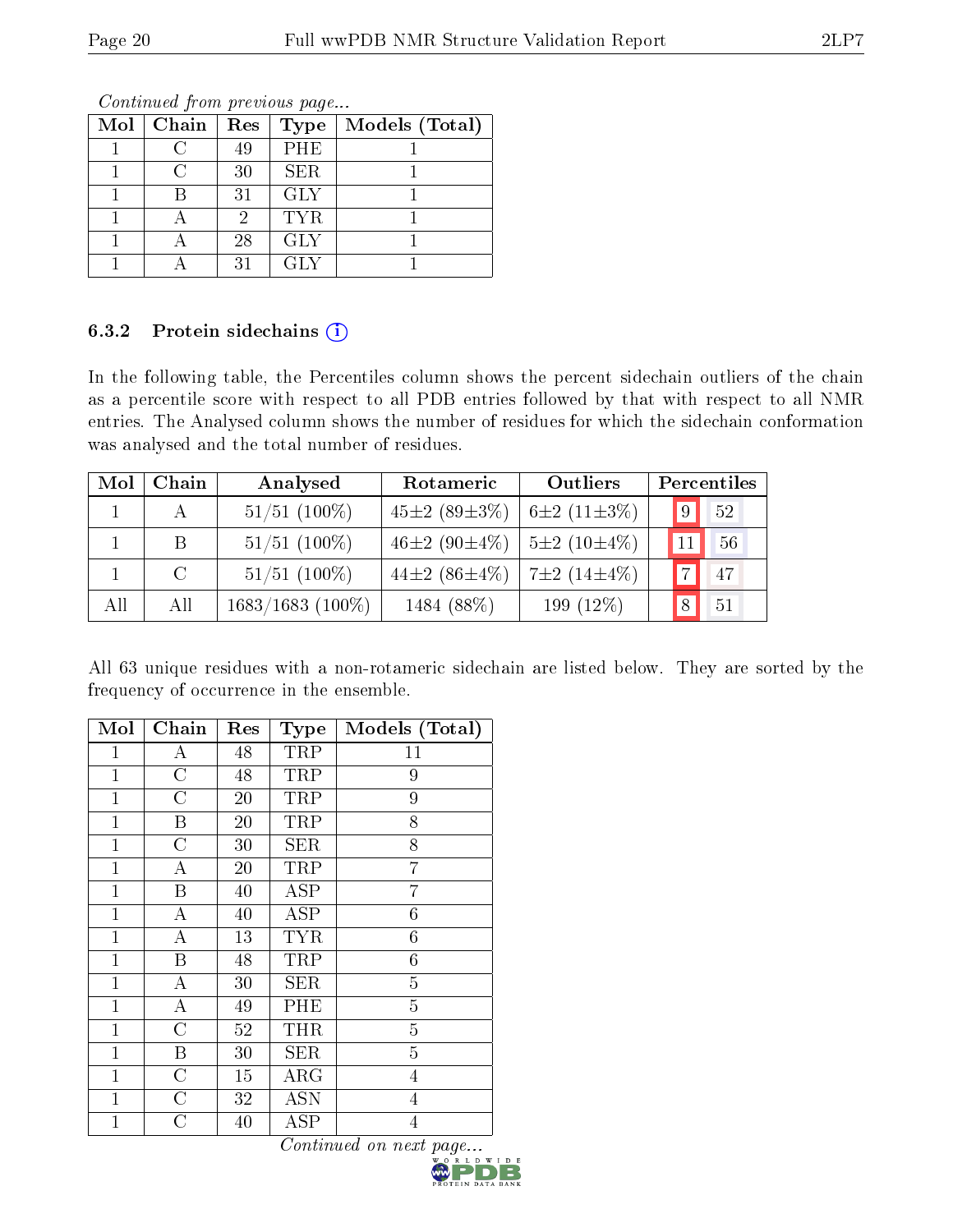| Mol            | $\overline{\text{Chain}}$ | Res             | Type                      | Models (Total) |
|----------------|---------------------------|-----------------|---------------------------|----------------|
| $\mathbf 1$    | $\overline{\rm A}$        | $52\,$          | <b>THR</b>                | 4              |
| $\mathbf{1}$   | $\overline{C}$            | 13              | <b>TYR</b>                | $\overline{4}$ |
| $\overline{1}$ | $\overline{\rm A}$        | $\overline{26}$ | PHE                       | $\overline{4}$ |
| $\mathbf{1}$   | $\overline{\rm C}$        | 26              | PHE                       | $\overline{4}$ |
| $\overline{1}$ | $\overline{\rm C}$        | $\overline{3}$  | <b>ILE</b>                | $\overline{3}$ |
| $\mathbf{1}$   | B                         | 54              | TRP                       | 3              |
| $\mathbf{1}$   | $\overline{\rm C}$        | $23\,$          | <b>LEU</b>                | 3              |
| $\mathbf{1}$   | $\boldsymbol{B}$          | 26              | PHE                       | $\overline{3}$ |
| $\overline{1}$ | $\boldsymbol{A}$          | $38\,$          | $\overline{\text{GLU}}$   | $\overline{3}$ |
| $\overline{1}$ | $\overline{\rm C}$        | $56\,$          | <b>TRP</b>                | $\overline{3}$ |
| $\mathbf 1$    | $\boldsymbol{B}$          | $\sqrt{46}$     | TRP                       | 3              |
| $\mathbf{1}$   | B                         | $52\,$          | <b>THR</b>                | $\overline{3}$ |
| $\overline{1}$ | $\overline{C}$            | 29              | <b>SER</b>                | $\overline{3}$ |
| $\mathbf{1}$   | B                         | 13              | $\overline{\text{YR}}$    | $\overline{3}$ |
| $\overline{1}$ | $\overline{\rm C}$        | $\overline{5}$  | $\overline{\text{GLU}}$   | $\overline{3}$ |
| $\mathbf{1}$   | $\, {\bf B}$              | 50              | <b>ASN</b>                | $\overline{2}$ |
| $\mathbf{1}$   | А                         | $\sqrt{29}$     | SER                       | $\overline{2}$ |
| $\mathbf{1}$   | $\boldsymbol{A}$          | 46              | TRP                       | $\overline{2}$ |
| $\overline{1}$ | B                         | $\overline{5}$  | GLU                       | $\overline{2}$ |
| $\mathbf{1}$   | $\overline{\mathbf{B}}$   | 49              | $\overline{\text{PHE}}$   | $\overline{2}$ |
| $\mathbf{1}$   | А                         | 27              | <b>LEU</b>                | $\overline{2}$ |
| $\overline{1}$ | $\overline{A}$            | $\overline{15}$ | $\overline{\rm{ARG}}$     | $\overline{2}$ |
| $\mathbf{1}$   | $\, {\bf B}$              | $15\,$          | $\rm{ARG}$                | $\overline{2}$ |
| $\overline{1}$ | $\overline{\rm A}$        | $\overline{23}$ | LEU                       | $\overline{2}$ |
| $\mathbf{1}$   | $\boldsymbol{B}$          | 23              | LEU                       | $\overline{2}$ |
| $\mathbf{1}$   | $\boldsymbol{A}$          | 3               | ILE                       | $\mathbf{1}$   |
| $\mathbf{1}$   | $\overline{\rm C}$        | $54\,$          | <b>TRP</b>                | $\mathbf{1}$   |
| $\overline{1}$ | $\overline{\rm C}$        | $55\,$          | LEU                       | $\overline{1}$ |
| $\overline{1}$ | $\overline{\rm C}$        | 27              | $\overline{\text{LEU}}$   | $\overline{1}$ |
| $\mathbf 1$    | $\overline{\rm C}$        | 39              | LEU                       | $\mathbf 1$    |
| 1              | $\rm C$                   | 24              | <b>SER</b>                | 1              |
| $\mathbf{1}$   | $\overline{\rm C}$        | $38\,$          | GLU                       | $\overline{1}$ |
| $\mathbf{1}$   | $\overline{\rm C}$        | 22              | $LE\overline{U}$          | $\mathbf{1}$   |
| $\mathbf{1}$   | A                         | 34              | $\overline{\text{GLN}}$   | $\mathbf 1$    |
| $\mathbf 1$    | B                         | 38              | GLU                       | $\mathbf 1$    |
| $\mathbf 1$    | $\overline{\rm C}$        | 33              | GLU                       | $\mathbf 1$    |
| $\mathbf{1}$   | $\overline{\rm C}$        | 49              | PHE                       | $\mathbf{1}$   |
| $\mathbf{1}$   | $\overline{C}$            | 41              | LYS                       | $\mathbf{1}$   |
| $\mathbf 1$    | Β                         | 3               | ILE                       | $\mathbf 1$    |
| $\mathbf{1}$   | B                         | 27              | <b>LEU</b>                | $\mathbf{1}$   |
| $\mathbf{1}$   | $\overline{\mathrm{C}}$   | 50              | $\overline{ASN}$          | $\mathbf{1}$   |
| $\mathbf{1}$   | $\boldsymbol{B}$          | 53              | $\overline{\mathrm{ASN}}$ | $\mathbf{1}$   |

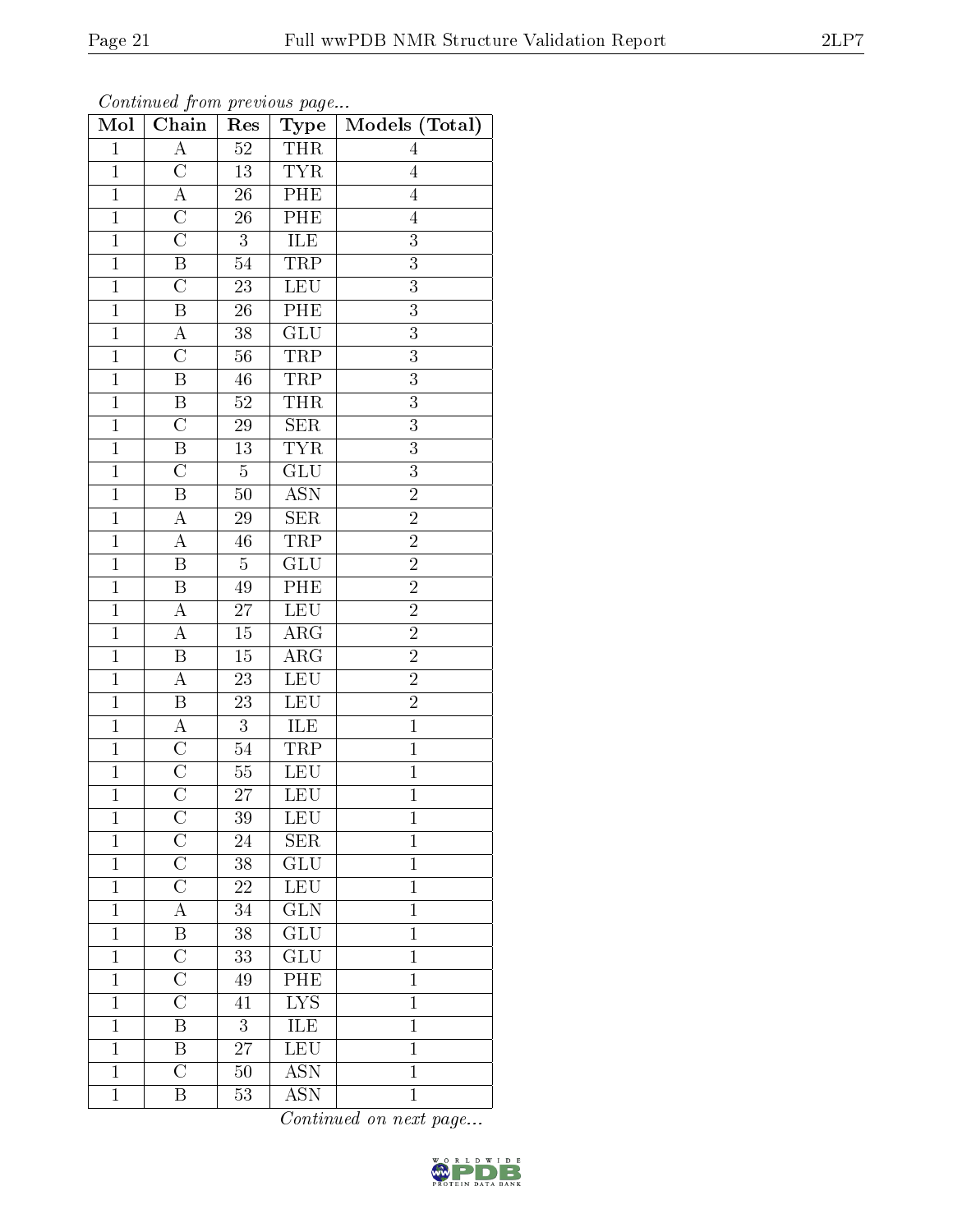| $\overline{\text{Mol}}$   Chain   Res   Type |    |            | Models (Total) |
|----------------------------------------------|----|------------|----------------|
|                                              | 56 | <b>TRP</b> |                |
|                                              |    | TYR.       |                |
|                                              | 56 | <b>TRP</b> |                |
|                                              | 36 | LEU        |                |

Continued from previous page...

#### 6.3.3 RNA (i)

There are no RNA molecules in this entry.

#### 6.4 Non-standard residues in protein, DNA, RNA chains  $(i)$

There are no non-standard protein/DNA/RNA residues in this entry.

### 6.5 Carbohydrates  $(i)$

There are no carbohydrates in this entry.

#### 6.6 Ligand geometry  $(i)$

There are no ligands in this entry.

## 6.7 [O](https://www.wwpdb.org/validation/2017/NMRValidationReportHelp#nonstandard_residues_and_ligands)ther polymers  $(i)$

There are no such molecules in this entry.

## 6.8 Polymer linkage issues (i)

There are no chain breaks in this entry.

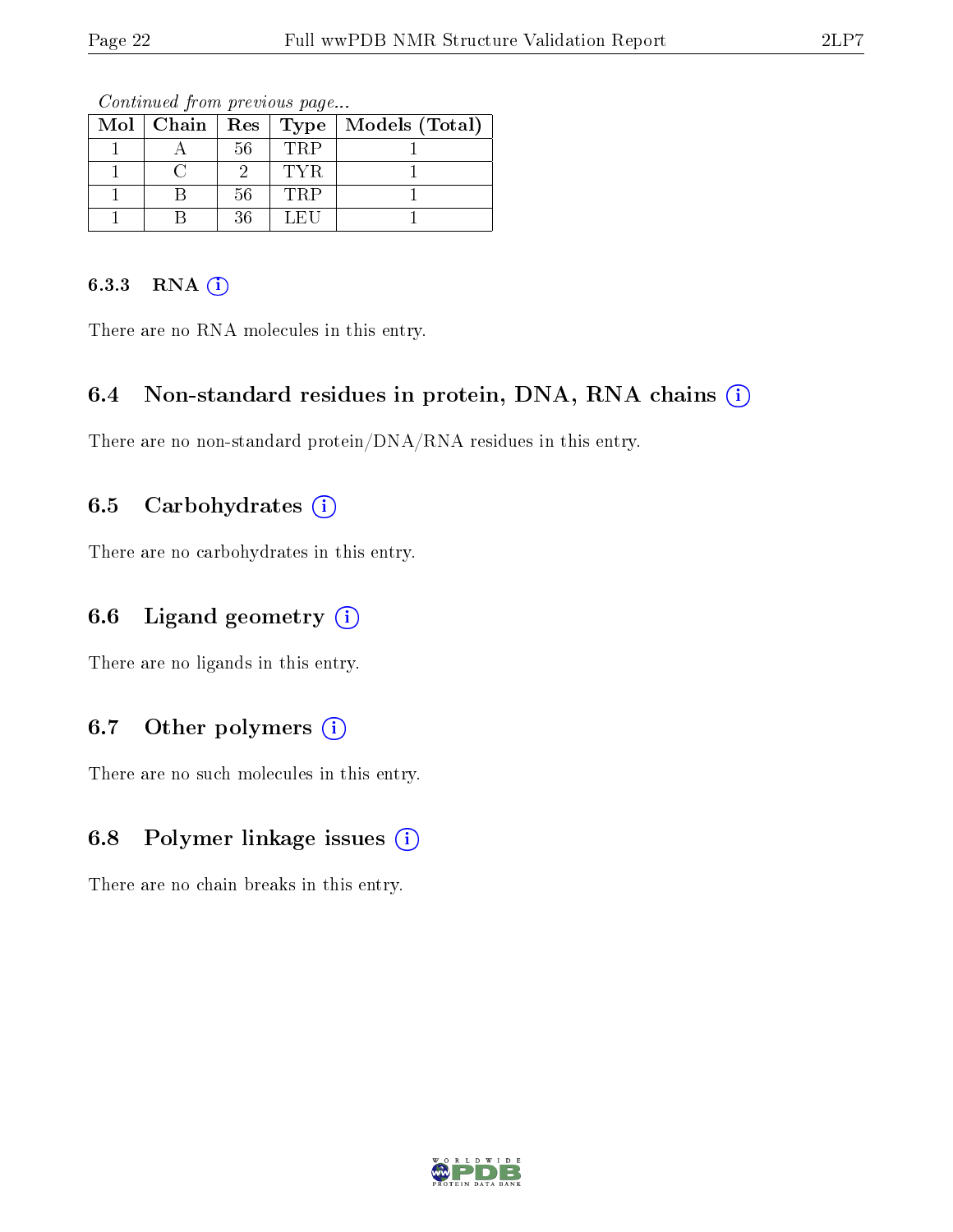## <span id="page-22-0"></span>7 Chemical shift validation  $\left( \begin{array}{c} \overline{1} \end{array} \right)$

The completeness of assignment taking into account all chemical shift lists is 19% for the welldefined parts and  $19\%$  for the entire structure.

## 7.1 Chemical shift list 1

File name: input\_cs.cif

Chemical shift list name: *assigned\_chem\_shift\_list\_1* 

## 7.1.1 Bookkeeping (i)

The following table shows the results of parsing the chemical shift list and reports the number of nuclei with statistically unusual chemical shifts.

| Total number of shifts                  | 485 |
|-----------------------------------------|-----|
| Number of shifts mapped to atoms        | 485 |
| Number of unparsed shifts               |     |
| Number of shifts with mapping errors    |     |
| Number of shifts with mapping warnings  |     |
| Number of shift outliers (ShiftChecker) |     |

#### 7.1.2 Chemical shift referencing  $(i)$

The following table shows the suggested chemical shift referencing corrections.

| <b>Nucleus</b>      |     | # values   Correction $\pm$ precision, ppm | Suggested action        |
|---------------------|-----|--------------------------------------------|-------------------------|
| ${}^{13}C_{\alpha}$ | 55  | $0.14 \pm 0.53$                            | None needed $(0.5 ppm)$ |
| ${}^{13}C_{\beta}$  | -49 | $0.64 \pm 0.22$                            | Should be applied       |
| $13\text{C}$        |     | $-0.45 \pm 0.29$                           | None needed $(0.5 ppm)$ |
| 15 <sub>N</sub>     | 55. | $-0.29 \pm 0.46$                           | None needed $(0.5 ppm)$ |

#### 7.1.3 Completeness of resonance assignments  $(i)$

The following table shows the completeness of the chemical shift assignments for the well-defined regions of the structure. The overall completeness is 19%, i.e. 438 atoms were assigned a chemical shift out of a possible 2284. 0 out of 30 assigned methyl groups (LEU and VAL) were assigned stereospecifically.

|           | Total                          | ŦН                | $13\Omega$        | $15\mathbf{N}$  |
|-----------|--------------------------------|-------------------|-------------------|-----------------|
| Backbone  | $250/868$ (29\%)               | $98/346$ $(28\%)$ | 97/352(28%)       | $ 55/170(32\%)$ |
| Sidechain | 176/1074 (16%)   119/630 (19%) |                   | $54/399$ $(14\%)$ | 3/45(7%)        |

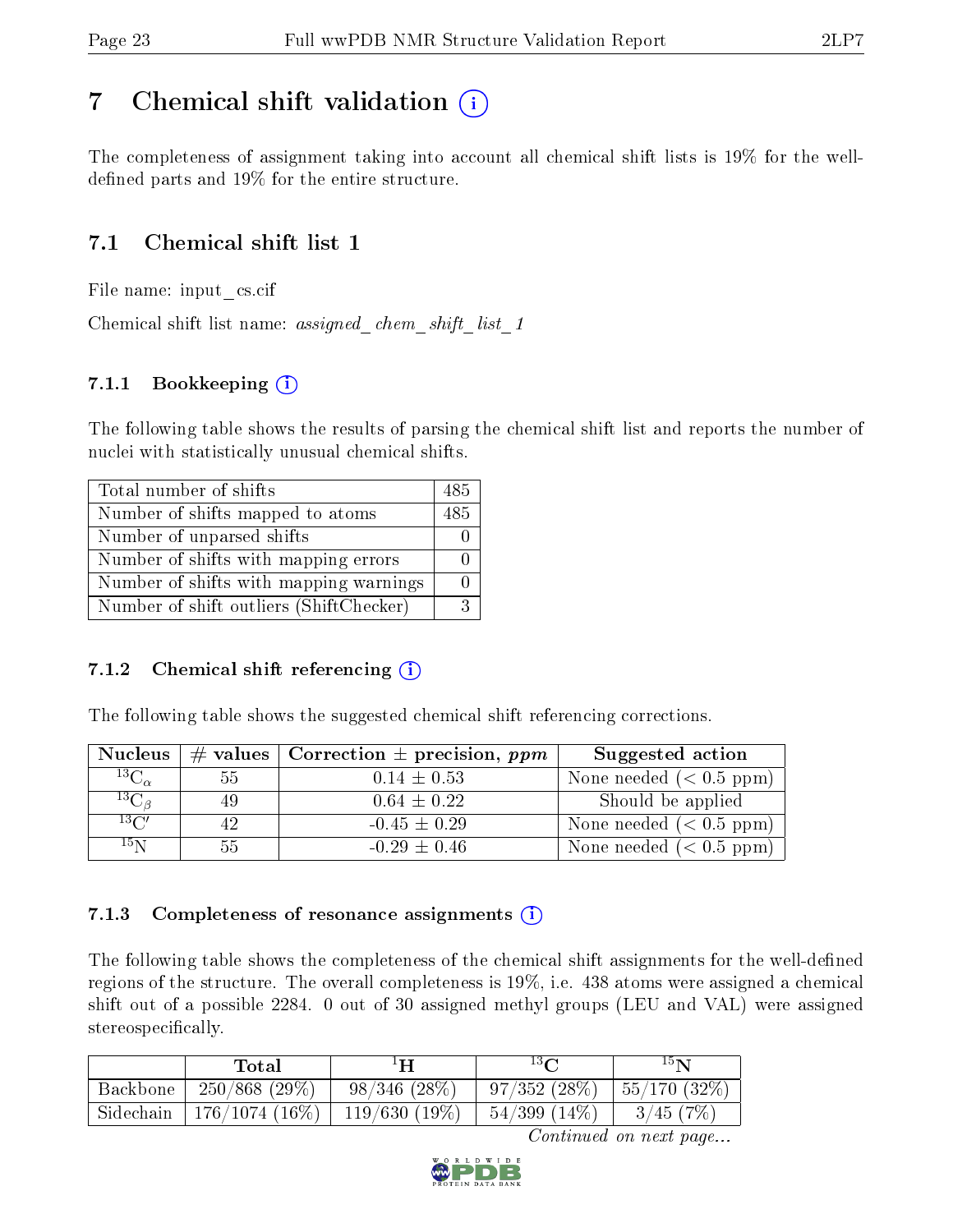|          | <u>oo issiisada jidiishi jirooso ad jiday</u><br>Total | ΕH                                                               | $13\Omega$   | 15 <sub>N</sub>                             |
|----------|--------------------------------------------------------|------------------------------------------------------------------|--------------|---------------------------------------------|
| Aromatic | 12/342(4%)                                             | 6/174(3%)                                                        | $0/150(0\%)$ | $\begin{pmatrix} 6/18 & 33\% \end{pmatrix}$ |
| Overall  |                                                        | $438/2284$ (19%)   223/1150 (19%)   151/901 (17%)   64/233 (27%) |              |                                             |

The following table shows the completeness of the chemical shift assignments for the full structure. The overall completeness is 19%, i.e. 438 atoms were assigned a chemical shift out of a possible 2289. 0 out of 30 assigned methyl groups (LEU and VAL) were assigned stereospecifically.

|           | Total             | ŦН                | $^{13}$ $\cap$    | 15 <sub>N</sub>  |
|-----------|-------------------|-------------------|-------------------|------------------|
| Backbone  | 250/873(29%)      | $98/348$ $(28\%)$ | 97/354(27%)       | $55/171$ (32\%)  |
| Sidechain | $176/1074(16\%)$  | $119/630(19\%)$   | $54/399$ $(14\%)$ | 3/45(7%)         |
| Aromatic  | 12/342(4%)        | 6/174(3%)         | $0/150(0\%)$      | $6/18$ $(33%)$   |
| Overall   | $438/2289$ (19\%) | $223/1152(19\%)$  | 151/903(17%)      | $64/234$ $(27%)$ |

#### 7.1.4 Statistically unusual chemical shifts  $(i)$

The following table lists the statistically unusual chemical shifts. These are statistical measures, and large deviations from the mean do not necessarily imply incorrect assignments. Molecules containing paramagnetic centres or hemes are expected to give rise to anomalous chemical shifts.

| Mol |  |                 |         | Chain   Res   Type   Atom   Shift, $ppm$   Expected range, $ppm$   Z-score |       |
|-----|--|-----------------|---------|----------------------------------------------------------------------------|-------|
|     |  | H <sub>R2</sub> | $-0.42$ | $2.61 - 0.11$                                                              | $-71$ |
|     |  | HB <sub>3</sub> | $-0.42$ | $261 - 011$                                                                |       |
|     |  | HB1             | $-0.42$ | $261 - 011$                                                                |       |

## 7.1.5 Random Coil Index  $(RCI)$  plots  $(i)$

The image below reports *random coil index* values for the protein chains in the structure. The height of each bar gives a probability of a given residue to be disordered, as predicted from the available chemical shifts and the amino acid sequence. A value above 0.2 is an indication of signicant predicted disorder. The colour of the bar shows whether the residue is in the welldefined core (black) or in the ill-defined residue ranges (cyan), as described in section 2 on ensemble composition.

Random coil index (RCI) for chain A: